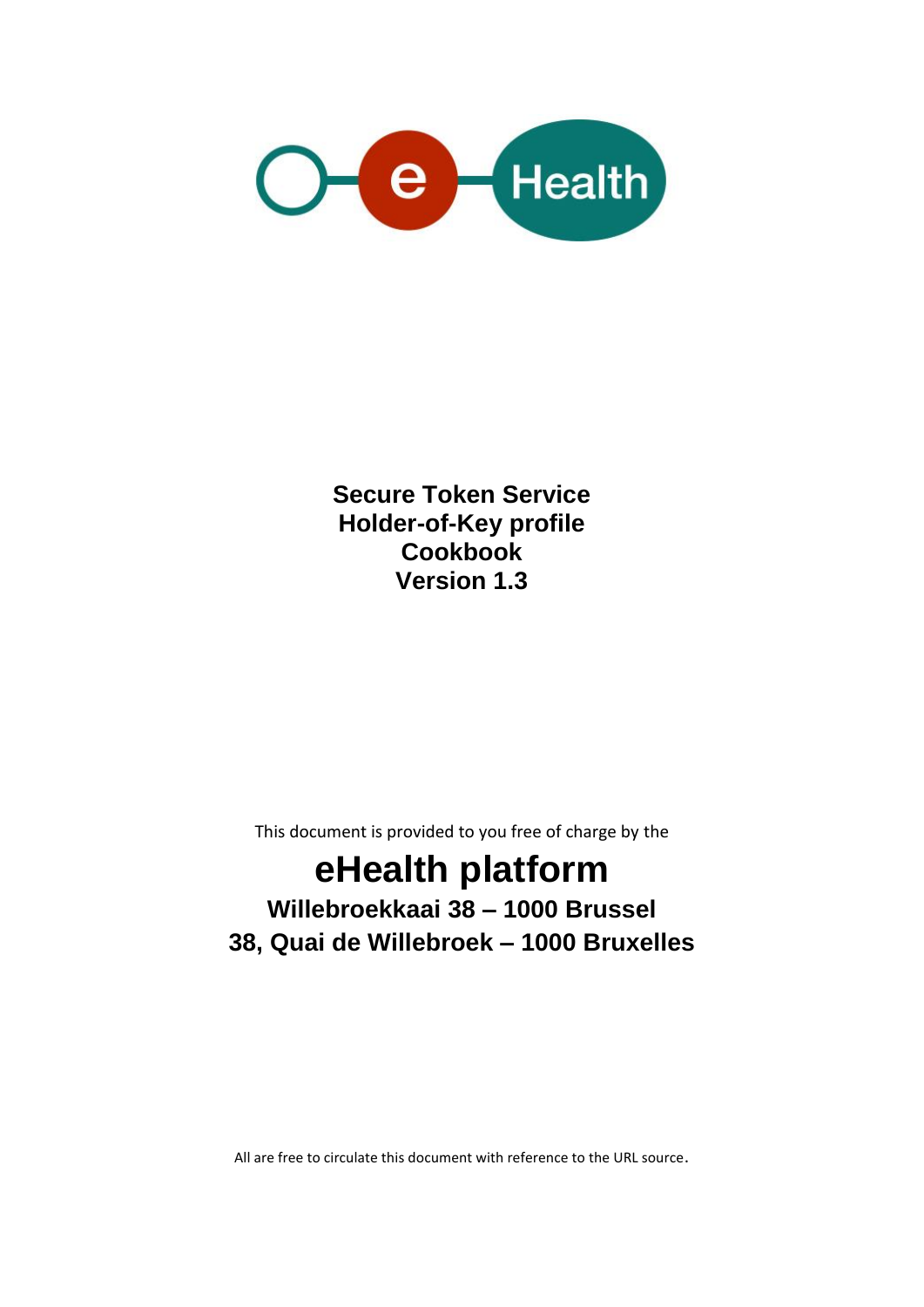# Table of contents

| 19 |
|----|
|    |
|    |
|    |
|    |
|    |
|    |

To the attention of: "IT expert" willing to integrate this web service.

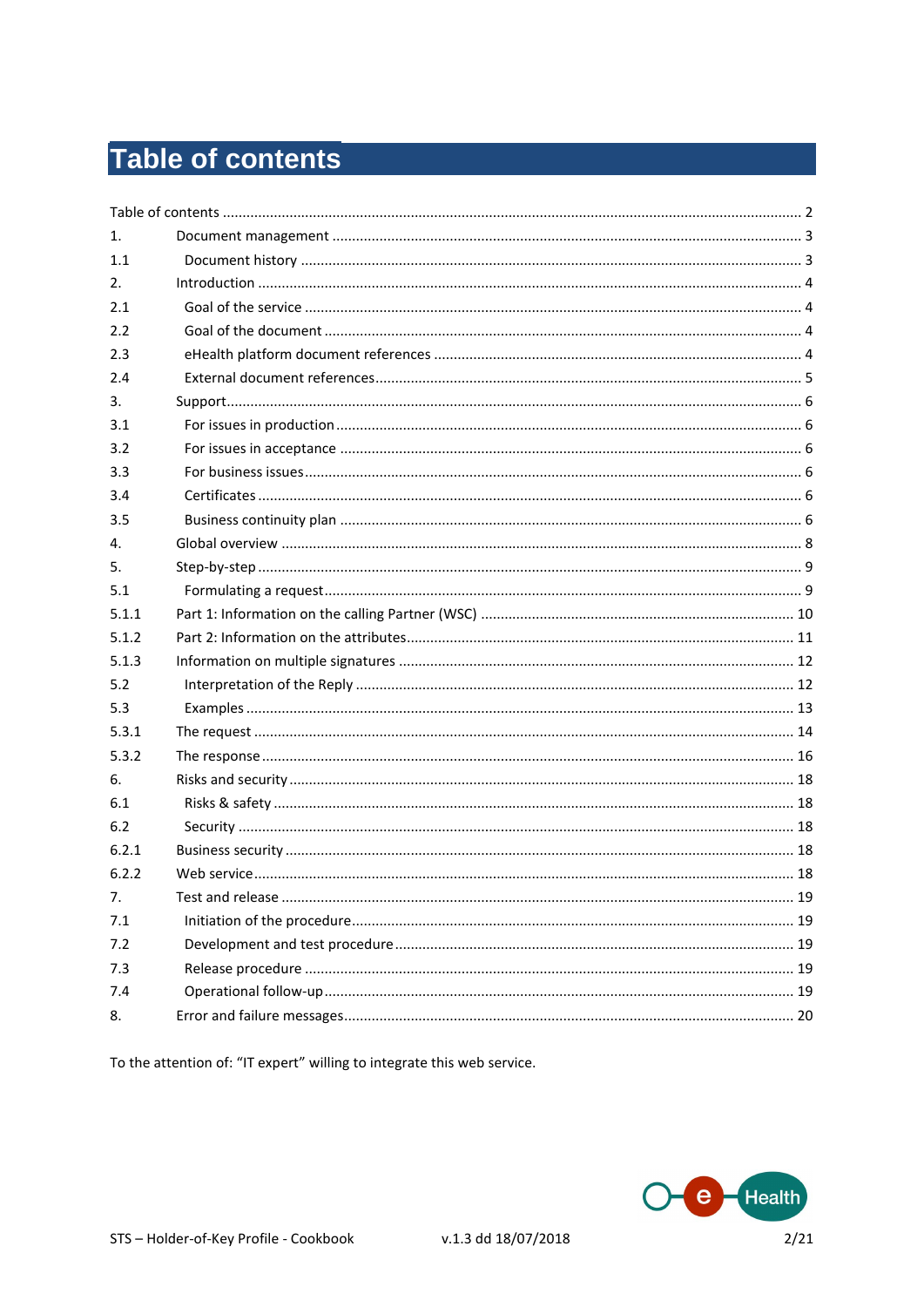# **1. Document management**

## **1.1 Document history**

| <b>Version</b> | Date       | <b>Author</b>    | Description of changes / remarks                      |
|----------------|------------|------------------|-------------------------------------------------------|
| 1.0            | 31/08/2010 | eHealth platform | Initial version                                       |
| 1.1            | 31/08/2017 | eHealth platform | Update information related to Self-Signed certificate |
| 1.2            | 13/04/2018 | eHealth platform | <b>Updated links</b>                                  |
| 1.3            | 18/07/2018 | eHealth platform | <b>BCP</b> guidelines                                 |

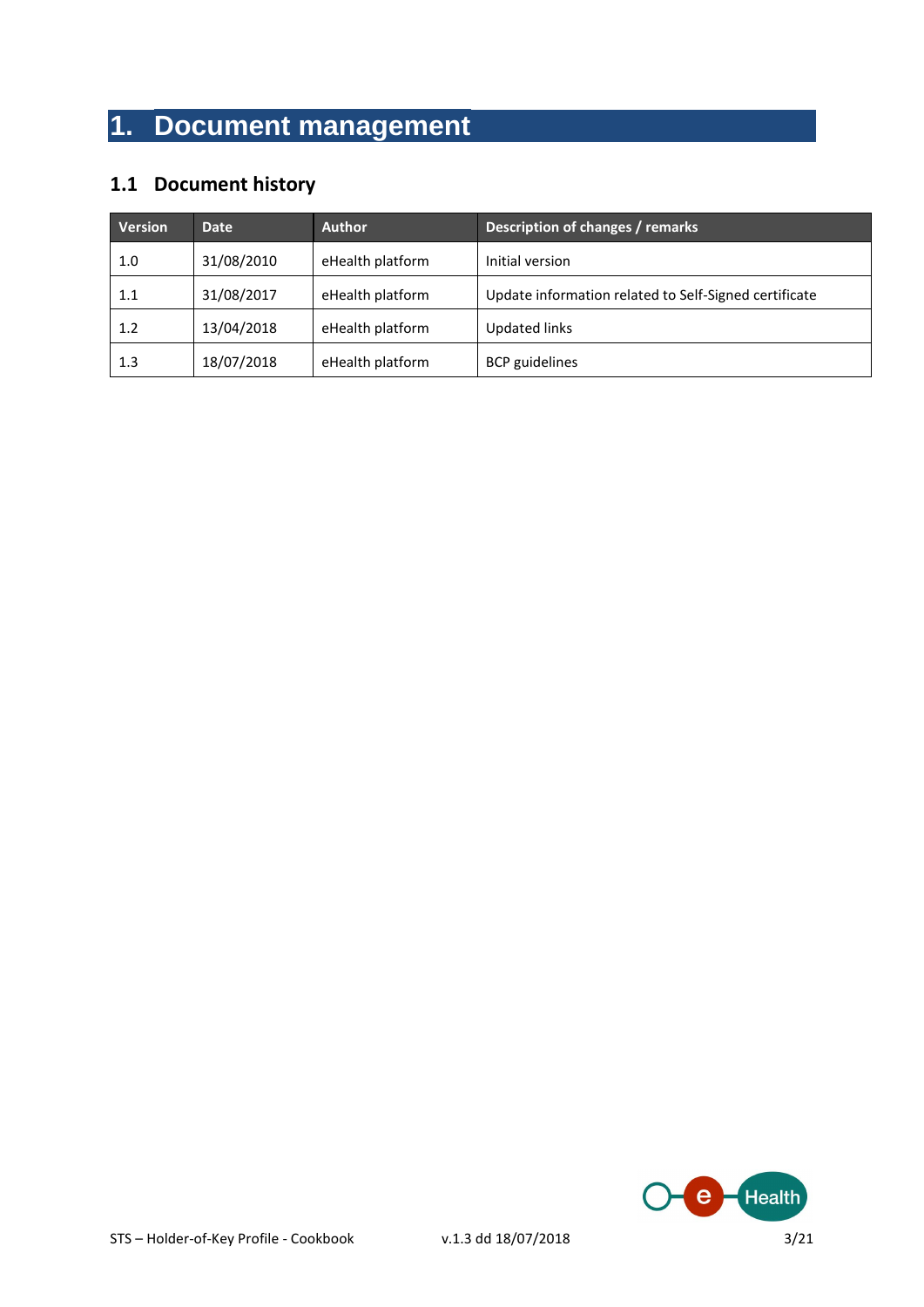# **2. Introduction**

### **2.1 Goal of the service**

The goal of this service is to offer a web service based single-sign-on solution (SSO) for the health care sector. The health care party, a web service consumer (WSC), contacts this service to obtain a session ticket (SAML token), which can be used to invoke the services offered by a web service provider (WSP).

## **2.2 Goal of the document**

This document is not a development or a programming guide for internal applications; the partners of the eHealth platform always keep a total freedom within those fields. Nevertheless, in order to interact in a smooth, homogeneous and risk controlled way with a maximum of partners, they must commit to comply with specifications, data format, and release processes described within this document. In addition, our partner in the health sector must also comply with the business rules of validation and integration of data within their own applications in order to minimize errors and incidents.

## **2.3 eHealth platform document references**

On the portal of the eHealth platform, you can find all the referenced documents.<sup>1</sup>. Partners can use these versions or any following versions for services of the eHealth platform.

| ID | <b>Title</b>                                      | <b>Version</b> | <b>Date</b> | <b>Author</b>    |
|----|---------------------------------------------------|----------------|-------------|------------------|
|    | Glossary.pdf                                      |                |             | eHealth platform |
| 2. | Cookbook STS - Annex Mapping<br>Certificateholder | 1.0            | 31/08/2010  | eHealth platform |
| 3. | Cookbook STS - Annex HolderOfKey<br>examples      | 1.1            | 19/01/2015  | eHealth platform |



 $\overline{a}$ 

*<sup>1</sup> <https://www.ehealth.fgov.be/ehealthplatform>*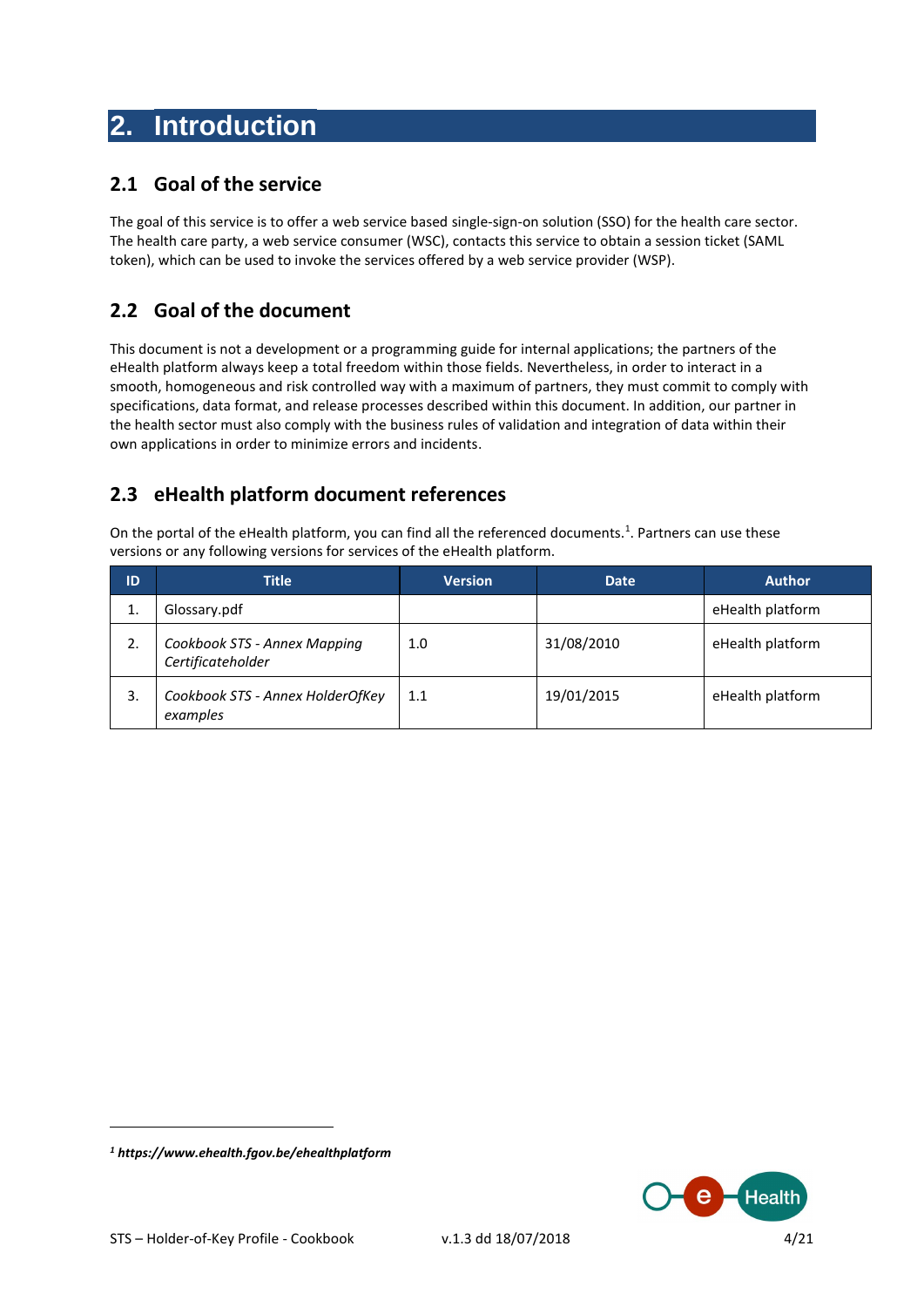## **2.4 External document references**

| ID | <b>Title</b>                                                                                 | Source | <b>Date</b> | <b>Author</b> |
|----|----------------------------------------------------------------------------------------------|--------|-------------|---------------|
| 1. | http://www.oasis-<br>open.org/specs/index.php<br>#sam/v1.1                                   |        | 2010-08-30  |               |
| 2. | http://docs.oasis-<br>open.org/wss/v1.1/wss-<br>$v1.1$ -spec-pr-<br>SAMLTokenProfile-01.html |        | 2010-08-30  |               |

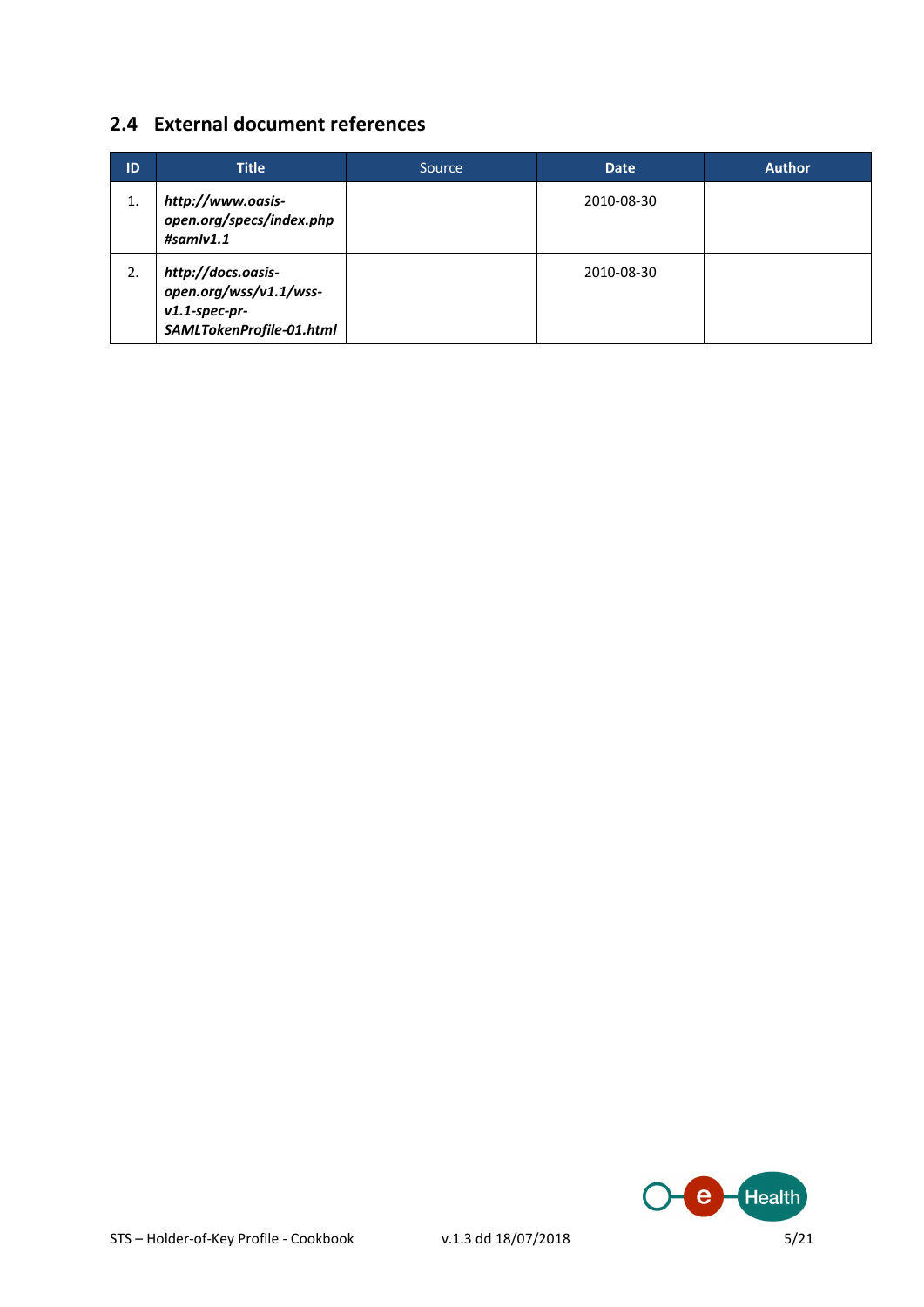# **3. Support**

### **3.1 For issues in production**

eHealth platform contact center:

- Phone: 02/788 51 55
- Mail: *[support@ehealth.fgov.be](mailto:support@ehealth.fgov.be)*
- *Contact Form :*
	- *<https://www.ehealth.fgov.be/ehealthplatform/nl/contact>* (Dutch)
	- *<https://www.ehealth.fgov.be/ehealthplatform/fr/contact> (*French*)*

### **3.2 For issues in acceptance**

#### *[Integration-support@ehealth.fgov.be](mailto:Integration-support@ehealth.fgov.be)*

#### **3.3 For business issues**

- regarding an existing project: the project manager in charge of the application or service
- regarding a new project and other business issues: *[info@ehealth.fgov.be](mailto:info@ehealth.fgov.be)*

### **3.4 Certificates**

 In order to access the secured eHealth platform environment you have to obtain an eHealth platform certificate, used to identify the initiator of the request. In case you do not have one please consult the chapter about the eHealth Certificates on the portal of the eHealth platform *[https://www.ehealth.fgov.be/ehealthplatform/nl/ehealth-certificaten](https://www.ehealth.fgov.be/ehealthplatform/nl/search?q=&filter%5Bplatform_service%3A19842c7fad26fe4e90179efc7895851fb9f086fb%5D=on)*

*[https://www.ehealth.fgov.be/ehealthplatform/fr/certificats-ehealth](https://www.ehealth.fgov.be/ehealthplatform/fr/search?q=&filter%5Bplatform_service%3A19842c7fad26fe4e90179efc7895851fb9f086fb%5D=on)*

 For technical issues regarding eHealth platform certificates *Acceptance: [acceptance-certificates@ehealth.fgov.be](mailto:acceptance-certificates@ehealth.fgov.be) Production[: support@ehealth.fgov.be](mailto:support@ehealth.fgov.be)*

### **3.5 Business continuity plan**

In order to limit impacts if serious incidents occur on eHealth components, we recommend the integrator to follow these instructions for I.AM STS:

- 1. Apply the sliding window principle
- 2. Persist current SAML token on disk

A SAML token is valid for at most 24 hours. During this period, the SAML token can be reused multiple times and it is not required for the WSC to ask for a new SAML token. If I.AM STS cannot provide new SAML token, the WSC should still be able to reach its usual services while the SAML token is valid.

If the health care professional device restarts, the SAML token previously obtained must be reused.

Sliding window principle can be applied only with a valid SAML token. In this situation, you can avoid some short troubles on I.AM STS.

If the WSC has a valid SAML token, the WSC must

 $\circ$  After a given period (=  $X/2$ ), a new token is requested.

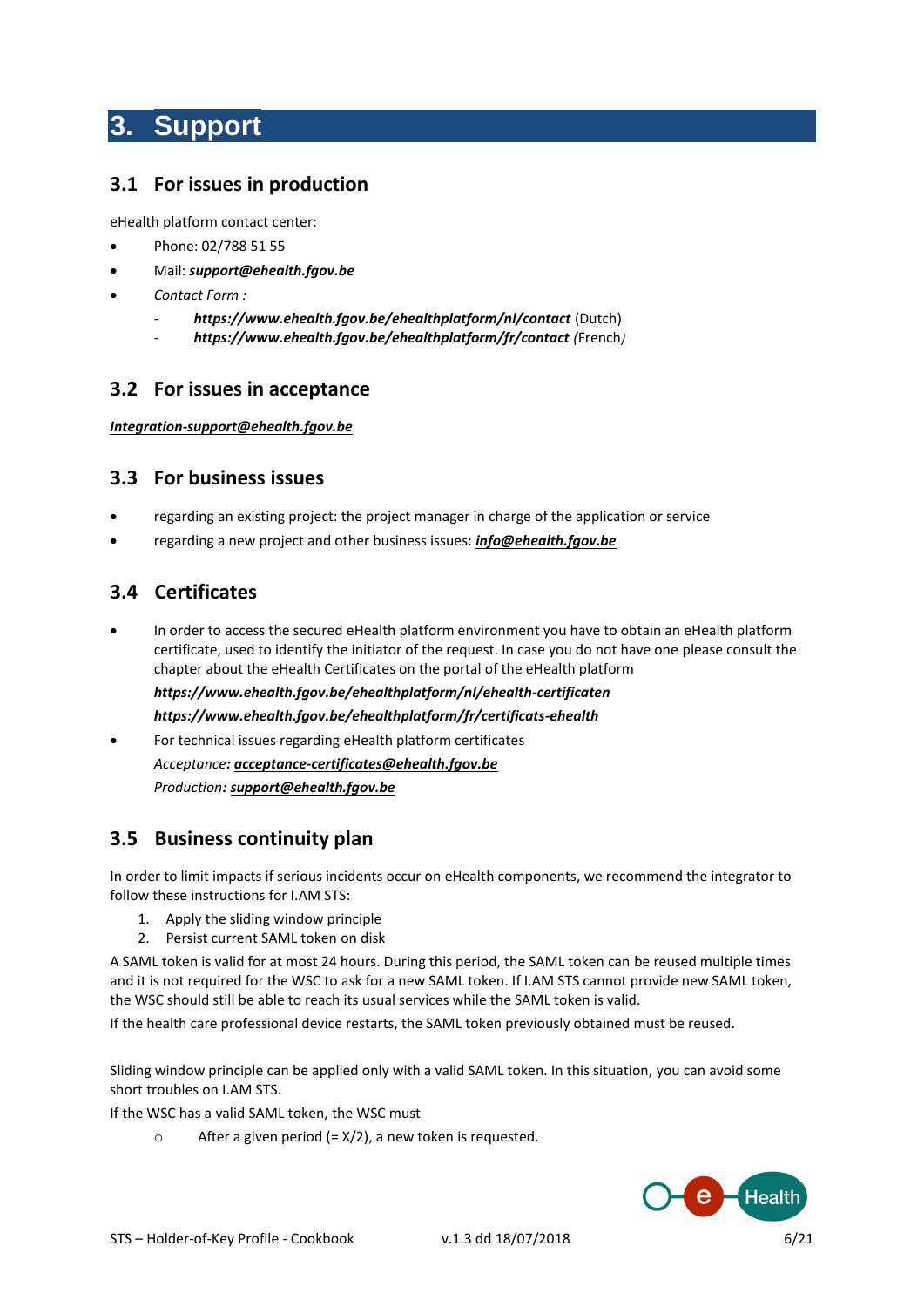- o If I.AM STS delivers a new SAML token, this new SAML token will be valid for X hours from that time.
- o If I.AM STS cannot deliver a new SAML token, the WSC must try to get a new one after X/4 hours o …

The sliding window principle involves multiple eID pin-code introduction within the sliding window.

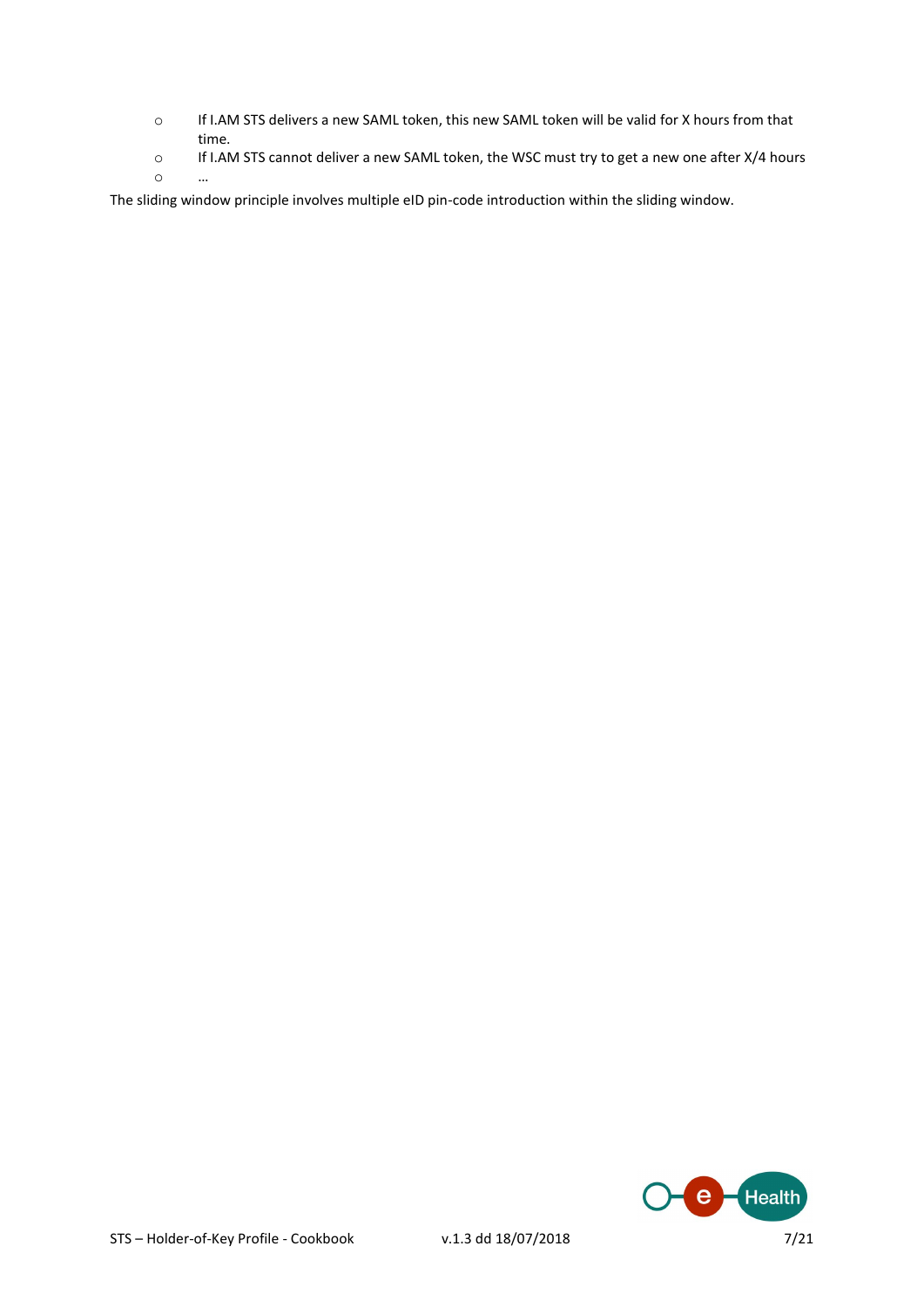# **4. Global overview**

Every health care party can contact this service to obtain a session ticket (SAML token) and uses this token to communicate with services that are accessible 'through' the eHealth-platform. Only web service based solutions are supported by this service.



- Step 1: A web service consumer (WSC) requests a SAML token from the STS. The message contains two parts: identification information relative on the WSC and information that eHealth has to confirm.
- Step 2: eHealth sends a signed SAML assertion to the WSC with the message containing the confirmed information.

#### Step 3 (out of scope):

From now on, the WSC can use the obtained SAML token for further communication with the different WSP's. When the SAML assertion is invalid, the WSC must request a new SAML token (Step1)

For example a general practitioner wants to use two different applications. Every general practitioner (GP) has access to those two applications. The end user requests a SAML token to obtain the proof that he is a GP. The eHealth platform validates this claim against its validated Authentic sources (VAS). When a positive response is received, the STS sends a session ticket to the requestor. This session ticket contains the proof that he is a GP. Every session ticket has a lifetime: when a session is expired, the end user must request a new one. When the GP contacts a target application, he must send the session ticket together with the business data. Due to the session ticket, the applications have a certified proof that the requestor is a GP and can execute his business.

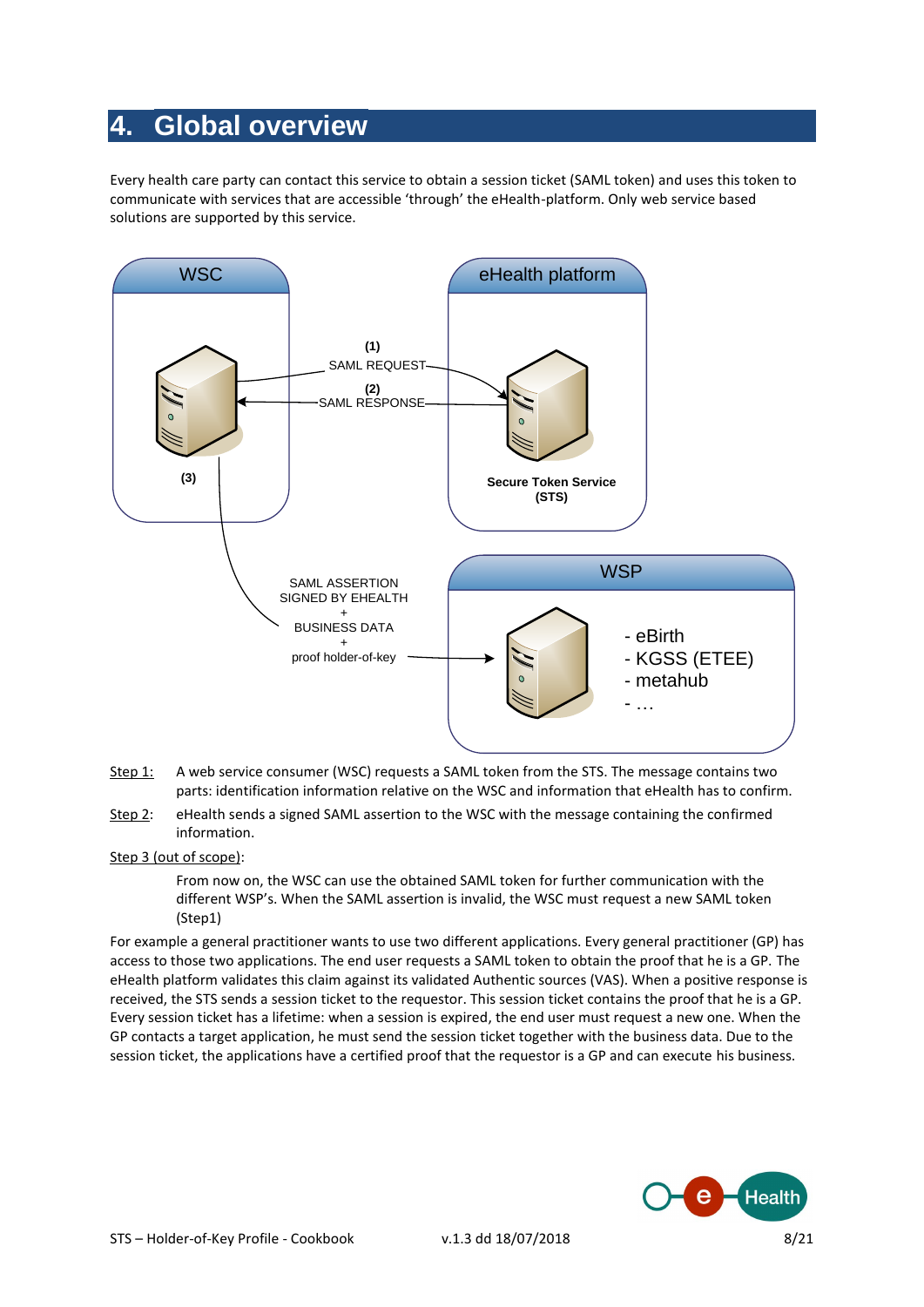# **5. Step-by-step**

This web service is expects xml messages and returns xml messages.

### **5.1 Formulating a request**

The request of the STS is based on the SAML 1.1 protocol. The full specifications of this protocol can be found on: *<http://www.oasis-open.org/specs/index.php#samlv1.1>*. In this document, we will only describe the accepted messages.

We are using the <*AttributeQuery*> element as input for the STS, because the goal is the return of the requested attributes for a given subject. A successful response will be in the form of assertions containing attribute statements. A request of a SAML token from the STS looks as follows:



An <AttributeQuery> messages consists of two main parts. One part is information relative to the WSC, the saml:subject. The second part of the message contains all of the information, which the STS will confirm in its answer. The following chapters will describe each part.

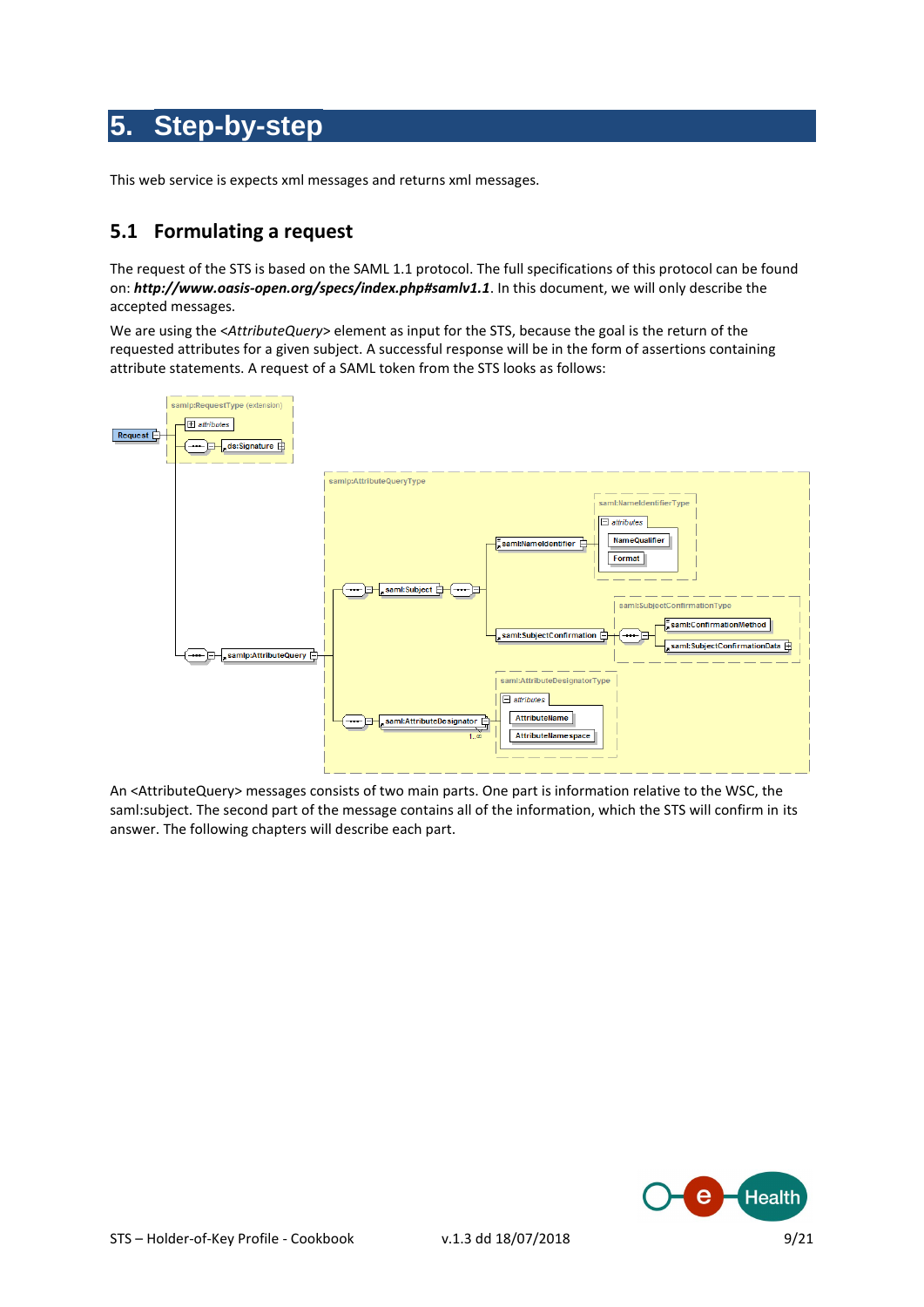#### **5.1.1 Part 1: Information on the calling Partner (WSC)**



The first part of an <AttributeQuery> message, saml:subject, contains data about the calling partner (WSC).

The *<NameIdentifier>* element specifies a subject as a combination of a name qualifier, a name, and a format. The name is provided as element content. The subject in the STS is the certificate that is used to identify the caller.

The <*SubjectConfirmation*> element specifies a subject by supplying additional data that allows the subject to be authenticated.

| Field name          | <b>Descriptions</b>                                                                                                                                                                                                                                                                                |
|---------------------|----------------------------------------------------------------------------------------------------------------------------------------------------------------------------------------------------------------------------------------------------------------------------------------------------|
| Nameldentifier      | The <nameidentifier> element has the following attributes:</nameidentifier>                                                                                                                                                                                                                        |
|                     | ➤<br>NameQualifier: The security or administrative domain that qualifies the name of the<br>subject.                                                                                                                                                                                               |
|                     | ➤<br>Format: An URI reference representing the format in which the <nameidentifier><br/>information is provided.</nameidentifier>                                                                                                                                                                  |
|                     | Recommended URI: urn:oasis:names:tc:SAML:1.1:nameid-format:X509SubjectName                                                                                                                                                                                                                         |
|                     | In the STS the distinguished names of the Certificate Authority of the identification certificate<br>is used as NameQualifier and the distinguished names of this certificate as value of the<br>Nameldentifier. We recommends the use of RFC1779 or RFC2253 to format the distinguished<br>names. |
|                     | example:<br><nameidentifier <br="" format="urn:oasis:names:tc:SAML:1.1:nameid-format:X509SubjectName">NameQualifier="{subject x509 1 CA}"&gt;<br/><math>\{subject x509 1\}</math><br/></nameidentifier>                                                                                            |
| SubjectConfirmation | It contains the following elements in order:                                                                                                                                                                                                                                                       |
|                     | ➤<br>ConfirmationMethod: A URI reference that identifies a protocol to be used to<br>authenticate the subject. In our case only urn:oasis:names:tc:SAML:1.0:cm:holder-of-key<br>is supported.                                                                                                      |
|                     | ➤<br>SubjectConfirmationData: A SAML assertion issued by the token requestor containing<br>additional identification information, which the STS uses in its verification process.                                                                                                                  |

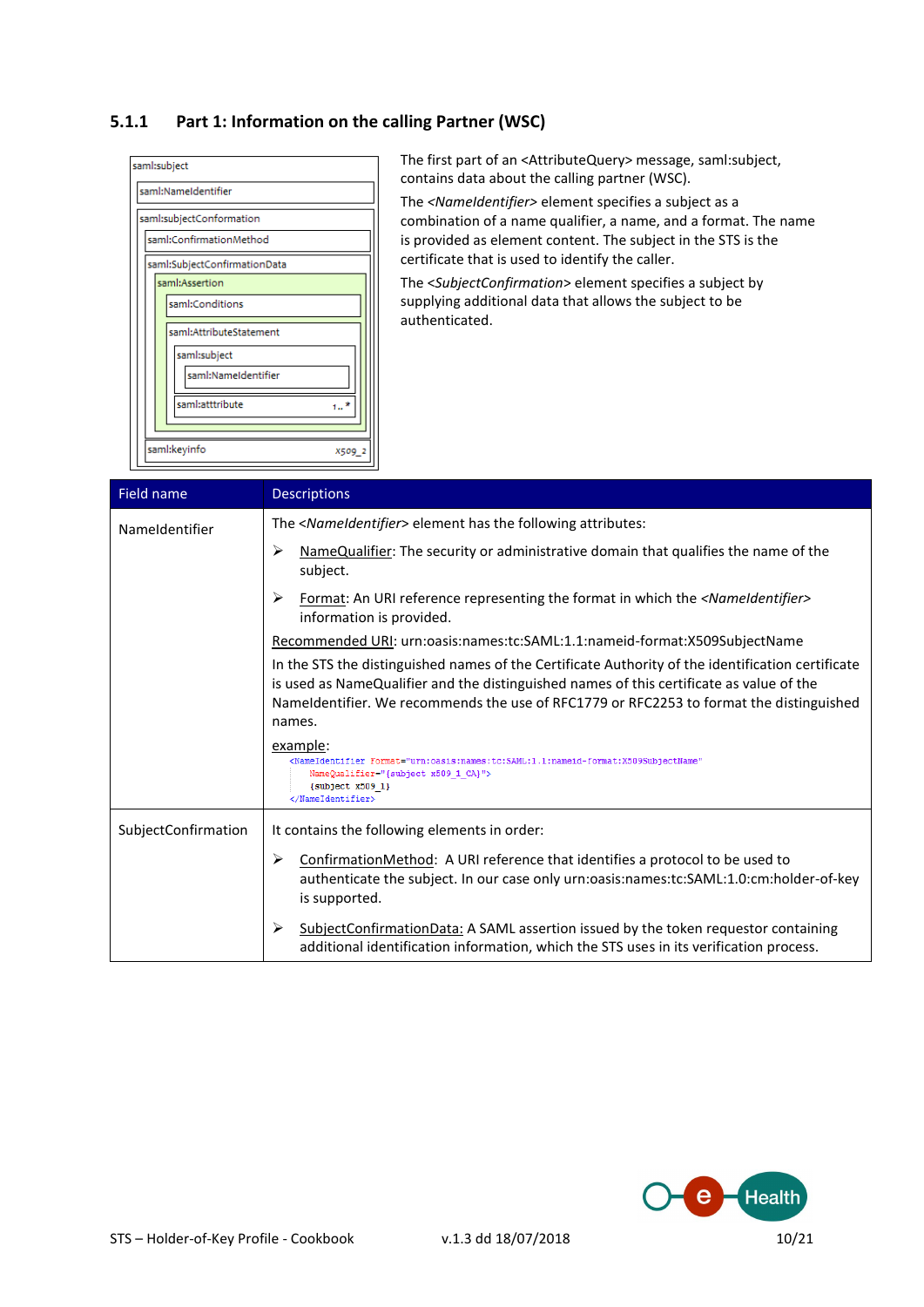The SubjectConfirmationData contains a SAML assertion, which is a standard way of supplying additional identification data. This self-generated assertion contains information that helps the STS to take its decision. The STS will verify the links between the different attributes. When the link verification failed, no SAML token will be delivered.

| <b>Field name</b>   | <b>Descriptions</b>                                                                                                                                                                                                                                                                                |
|---------------------|----------------------------------------------------------------------------------------------------------------------------------------------------------------------------------------------------------------------------------------------------------------------------------------------------|
| Nameldentifier      | The Nameldentifier of the AttributeQuery is repeated.                                                                                                                                                                                                                                              |
| Conditions          | The WSC can limit the use of the SAML assertion in time. When he wants to use this<br>functionality, he must specify the attributes NotBefore and NotOnOrAfter.                                                                                                                                    |
|                     | The NotBefore and NotOnOrAfter attributes specify time limits on the validity of the<br>assertion. The NotBefore attribute specifies the time instant at which the validity interval<br>begins. The NotOnOrAfter attribute specifies the time instant at which the validity interval<br>has ended. |
|                     | The STS will use these attributes to determine the period during which the delivered token is<br>valid. The eHealth platform defines for each attribute the maximum validity, the WSC can<br>only shorten the validity period.                                                                     |
| AttributeDesignator | The <attributedesignator> element identifies an attribute name within an attribute<br/>namespace. The <attributedesignator> element contains the following XML attributes:</attributedesignator></attributedesignator>                                                                             |
|                     | AttributeNamespace: The namespace in which the AttributeName elements are<br>⋗<br>interpreted.                                                                                                                                                                                                     |
|                     | AttributeName: The name of the attribute.<br>⋗                                                                                                                                                                                                                                                     |
|                     | For every item in this list a definition of the attribute is provided.<br>For every token that has to be delivered for a WSP the needed identification attributes are<br>also published.                                                                                                           |

### **5.1.2 Part 2: Information on the attributes**

The second part of the message contains information on the attributes, which the eHealth platform has to confirm.

| Field name          | <b>Descriptions</b>                                                                                                                                                                                                    |
|---------------------|------------------------------------------------------------------------------------------------------------------------------------------------------------------------------------------------------------------------|
| AttributeDesignator | The <attributedesignator> element identifies an attribute name within an attribute<br/>namespace. The <attributedesignator> element contains the following XML attributes:</attributedesignator></attributedesignator> |
|                     | AttributeNamespace: The namespace in which the AttributeName elements are<br>⋗<br>interpreted.                                                                                                                         |
|                     | AttributeName: The name of the attribute.                                                                                                                                                                              |
|                     | For every item in this list, a definition of the attribute is provided and the needed<br>identification attributes in order to process this attribute correctly.                                                       |

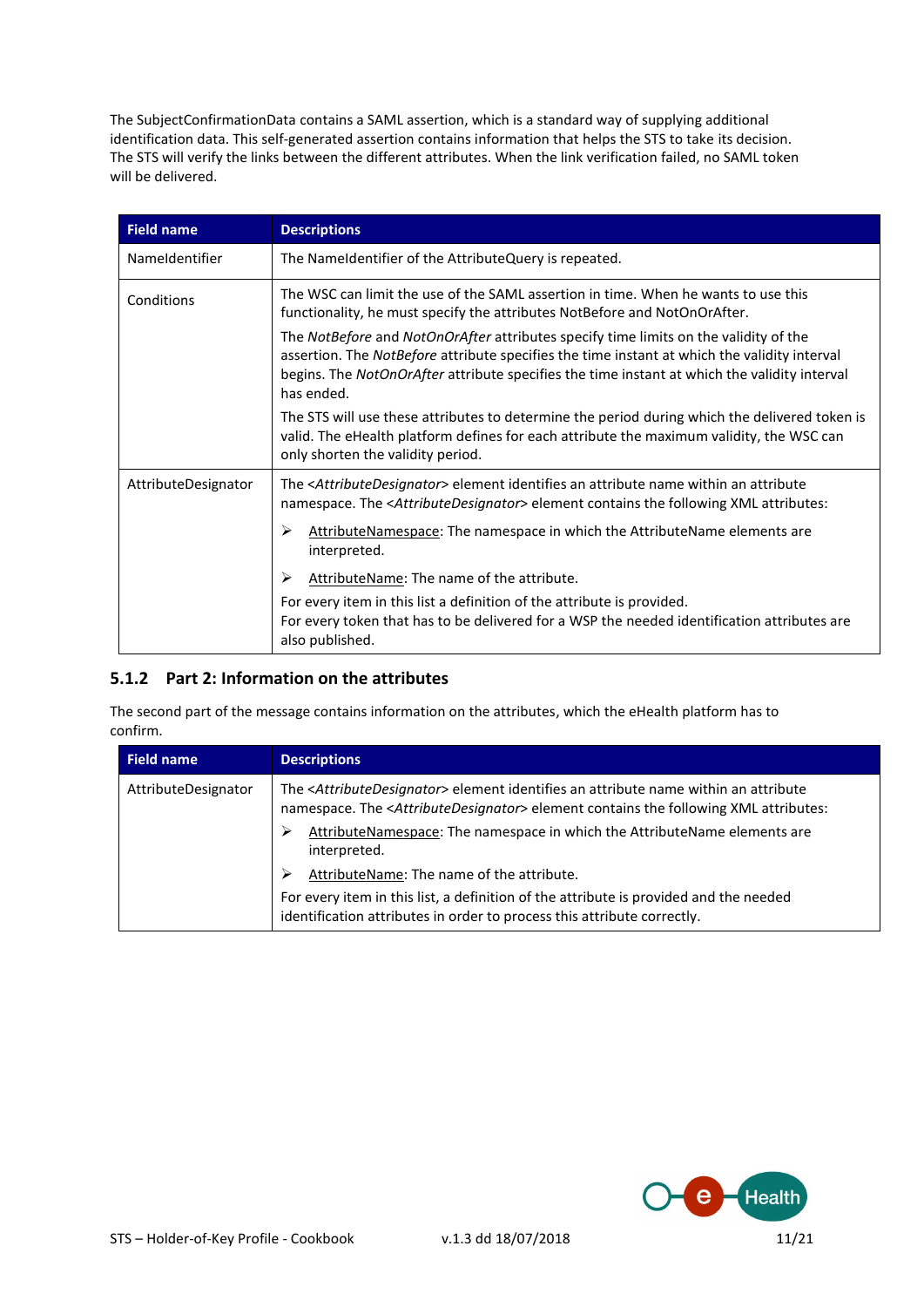#### **5.1.3 Information on multiple signatures**

|  |                                    |  |  | soapenvcheader               |                    |  |  |
|--|------------------------------------|--|--|------------------------------|--------------------|--|--|
|  |                                    |  |  | wsse:security                |                    |  |  |
|  |                                    |  |  | wsse:BinarySecurityToken     | x509 identificatie |  |  |
|  | ds:signature<br>x509 identificatie |  |  |                              |                    |  |  |
|  | vsurTimestamp                      |  |  |                              |                    |  |  |
|  |                                    |  |  |                              |                    |  |  |
|  |                                    |  |  | soapenvsbody                 |                    |  |  |
|  |                                    |  |  | samip:Request                |                    |  |  |
|  |                                    |  |  | ds:signature                 | X509 3             |  |  |
|  |                                    |  |  | samip:AttributeQuery         |                    |  |  |
|  |                                    |  |  | samissubject                 |                    |  |  |
|  |                                    |  |  | sami: Name Identifie r       |                    |  |  |
|  |                                    |  |  |                              |                    |  |  |
|  | sam IssubjectConformation          |  |  |                              |                    |  |  |
|  |                                    |  |  | sami:ConfirmationMethod      |                    |  |  |
|  |                                    |  |  | sami:SubjectConfirmationData |                    |  |  |
|  |                                    |  |  | samitAssertion               |                    |  |  |
|  |                                    |  |  | sam laCo nditio ns           |                    |  |  |
|  |                                    |  |  | sami:AttributeStatement      |                    |  |  |
|  |                                    |  |  | saml:subject                 |                    |  |  |
|  |                                    |  |  | saml:NameIdentifier          |                    |  |  |
|  |                                    |  |  | saml:atttribute              | ۰., ۰              |  |  |
|  |                                    |  |  |                              |                    |  |  |
|  |                                    |  |  | ds:keyinfo                   | x509 3             |  |  |
|  |                                    |  |  |                              |                    |  |  |
|  |                                    |  |  | sami: Attribute Designator   | $1 - x$            |  |  |

The request contains several signatures and references of certificates.

There is a certificate that the requestor uses to identify himself towards the STS. In the schema on the left, this certificate is called X509 1. The contents of this certificate is repeated in every <NameIdentifier> and <Issuer> of the SAML Attribute Query. In the self-generated SAML assertion, an attribute of the type certificateHolder must be present.

With the general availability of eHealth Certificates, self-signed certificates are no longer allowed.

An eID only solution is still possible however: it is allowed to sign the SAML Request using your eID.

The eHealth Connector offers this functionality using the **createSessionEidOnly**() method in the

**be.ehealth.technicalconnector.session.impl.SessionManagerImpl**  class.

In this case, eHealth certificates are not necessary.

More information on the Holder-of-Key (HOK) profile can be found: *[http://docs.oasis-open.org/wss/v1.1/wss-v1.1-spec-pr-](http://docs.oasis-open.org/wss/v1.1/wss-v1.1-spec-pr-SAMLTokenProfile-01.html)[SAMLTokenProfile-01.html](http://docs.oasis-open.org/wss/v1.1/wss-v1.1-spec-pr-SAMLTokenProfile-01.html)*

| <b>Field name</b>   | <b>Descriptions</b>                                                                                                                                                                                                                                                                                                                                                                                                        |
|---------------------|----------------------------------------------------------------------------------------------------------------------------------------------------------------------------------------------------------------------------------------------------------------------------------------------------------------------------------------------------------------------------------------------------------------------------|
| saml:NameIdentifier | Every Nameldentifier element in the SAML AttributeQuery will follow the same guidelines.<br>The STS expects an X509SubjectName as Nameldentifier. The content is specified in the XML<br>Signature Recommendation [xmldsig].<br><nameidentifier<br>Format="urn:oasis:names:tc:SAML:1.1:nameid-format:X509SubjectName"<br/>NameQualifier="CA x509 1"&gt;x509 1</nameidentifier<br>                                          |
| saml:Attribute      | In the self-generated SAML assertion, an identification attribute of the certificate holder<br>"must" be declared.<br>For every certificate template, one corresponding certificate holder attribute is defined.                                                                                                                                                                                                           |
| ds:KeyInfo          | The contents of this element will be used by the STS to validate/verify the enveloped<br>signature of the SAML Attribute Query. The content of this element is defined in the XML<br>Signature Recommendation [xmldsig].                                                                                                                                                                                                   |
|                     | At this time, only a x509v3 certificate is supported, information will be found in the<br><ds:x509data> section. The STS expects a base64 representation of the certificate in the<br/><ds:x509certificate> section, the other possibilities aren't supported.<br/><ds:keyinfo><br/><ds:x509data><ds:x509certificate>base64 X509 3</ds:x509certificate></ds:x509data><br/></ds:keyinfo></ds:x509certificate></ds:x509data> |

## **5.2 Interpretation of the Reply**

The STS uses the HOK profile in order to achieve its goal. This mechanism protects messages with signed SAML assertion (issued by a trusted authority, the eHealth platform in our case) carrying the client public key and authorization information with integrity and confidentiality protection using mutual certificates.

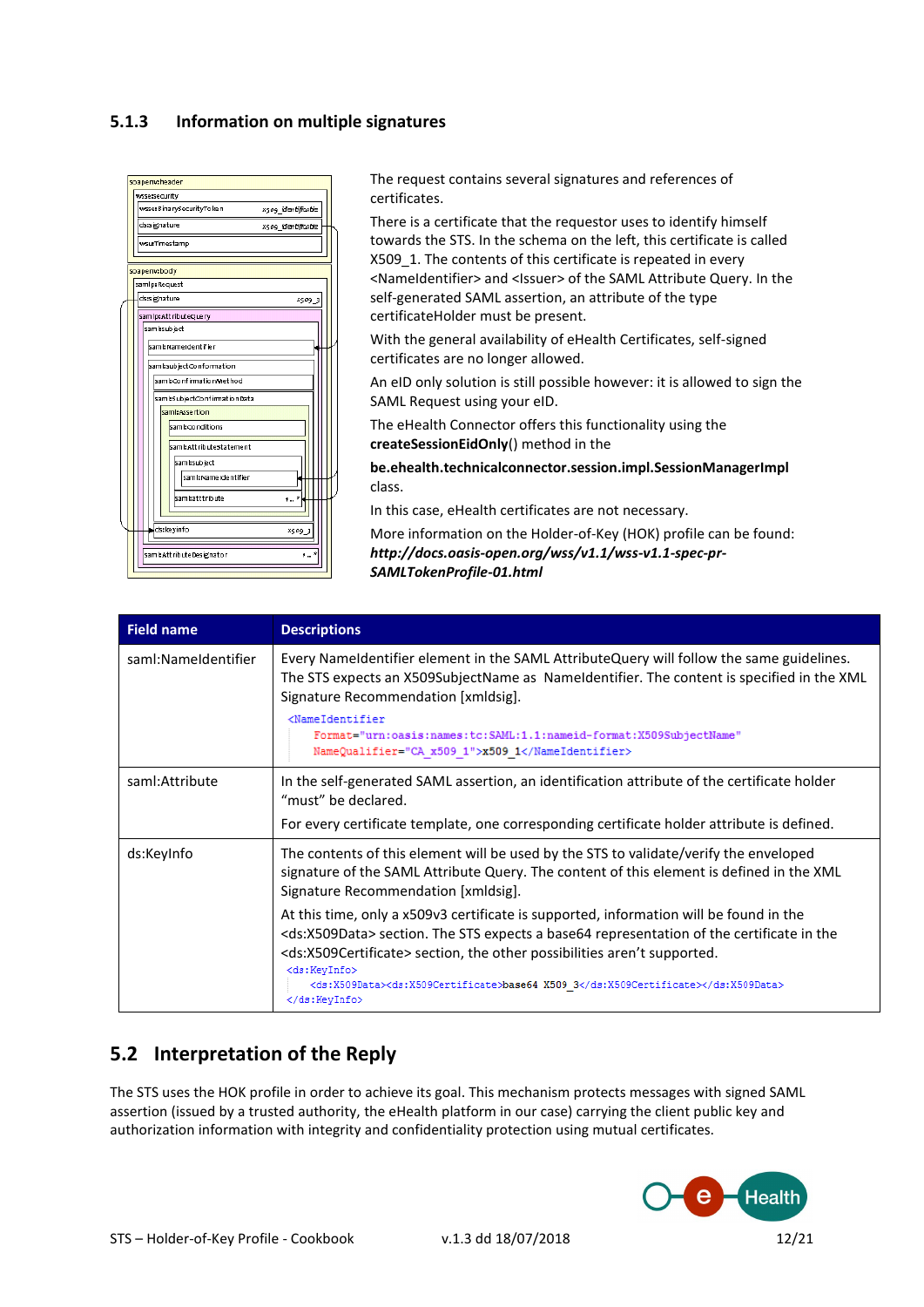The HOK method establishes the correspondence between a SOAP message and the SAML assertions added to the SOAP message. The attesting entity includes a signature that can be verified with the key information in the confirmation method of the subject statements of the SAML assertion referenced for key info for the signature. More information about the Holder-of-key method can be found in this document *[http://docs.oasis-](http://docs.oasis-open.org/wss/v1.1/wss-v1.1-spec-pr-SAMLTokenProfile-01.html)*

#### *[open.org/wss/v1.1/wss-v1.1-spec-pr-SAMLTokenProfile-01.html](http://docs.oasis-open.org/wss/v1.1/wss-v1.1-spec-pr-SAMLTokenProfile-01.html)*

Under this scenario, the WSP does not trust the client directly, but requires the client to send a SAML assertion issued by the eHealth platform. The client knows the recipient's public key, but does not share a direct trust relationship with the recipient. The recipient has a trust relationship with the authority that issues the SAML token. The request is signed with the client's private key and encrypted with the server certificate. The response is signed using the server's private key and encrypted using the key provided within the HOK SAML assertion.

The response of the STS contains a *samlAssertion* with an *AuthenticationStatement* and an *AttributeStatement*. In the *AuthenticationStatement* the subject of the request is repeated. In the *AttributeStatement* an answer to the requested attributes is returned. The complete assertion is signed by the eHealth platform. When an unexpected error occurs while handling the request no SAML assertion is delivered.

The SAML assertion "container" itself contains the following information

- $\triangleright$  Issuing information: who issued the assertion, when was it issued and the assertion unique identifier. Assertion TD="f887b8101ff23afd3508b9a43cf73cc7" TasueTnatant="2010-03-09T10:55:27.366Z" Issuer="urn:be:foov:ehealth:sts:1 0" MajorVersion="1" MinorVersion="1
- $\triangleright$  Conditions information: validity period, audience restriction.... The STS will only use the period information. At the time, the other possibilities will not be used.

```
<Conditions
  NotOnOrAfter="2010-03-09T11:55:27.366Z"/>
```
 $\triangleright$  AuthenticationStatement: The STS is asserting that the subject was authenticated by certain means at a certain time. In our case, the *AuthenticationMethod* will be x509-PKI because the STS is protected by an x509v3 certificate

```
AuthenticationInstant="2010-03-09T10:55:27.366Z"
   AuthenticationMethod="urn:oasis:names:tc:SAML:1.0:am:X509-PKI">
    <Subject>...</Subject>
</AuthenticationStatement>
```
AttributeStatement: The STS is asserting that the given subject with the requested attributes. Only the *NameIdentifier* of the subject is repeated. For every requested attribute an <Attribute> is present. When there is no value for an attribute an empty <Attribute> tag is returned.

For example when an end user wants the proof that he possesses two attributes. However, when the STS validates those two claims by its VAS, the conclusion is that he possesses only one attribute. An empty tag will be returned for the other attribute (or 'false' value for boolean attributes).

KAttribute

```
22ttribute
   AttributeName="attribute:a
    AttributeNamespace="urn:be:fgov:certified-namespace:ehealth">
    <br />
ZattributeValue>12345625000</AttributeValue>
</Attribute>
```
AttributeName="attribute:b" AttributeNamespace="urn:be:fgov:certified-namespace:ehealth"> <AttributeValue/>  $\langle$ /Attribute>

## **5.3 Examples**

A person, Alice SPECIMEN, with identification number '71715100070' wants to obtain a SAML token with the proof that she is a midwife. With this delivered token, she should have access to the services accessible for midwifes.

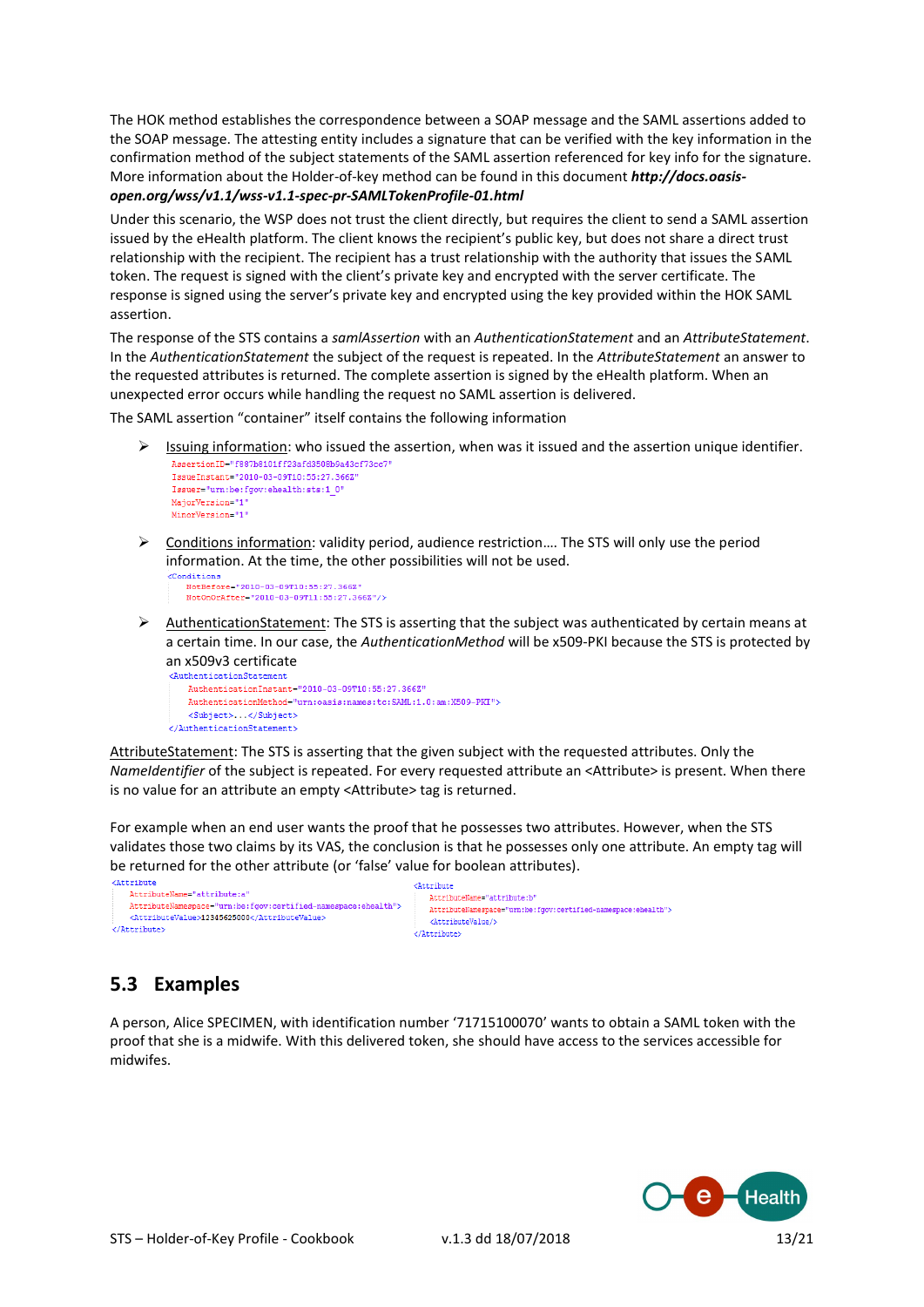#### X509 v3 Identification certificate SubjectDN:  $C = BE$ . CN=Alice SPECIMEN(Signature) SURNAME=SPECIMEN, GIVENNAME=Alice Geldigekaart3064 SERIALNUMBER=71715100070 IssuerDN:  $C = \mathbb{R}E$ . CN=SPECIMEN Citizen CA

#### **5.3.1 The request**

```
<?xml version="1.0" encoding="UTF-8"?>
          <soapenv:Envelope xmlns:soapenv="http://schemas.xmlsoap.org/soap/envelope/">
            <soapenv:Header>
             <wsse:Security xmlns:wsse="http://docs.oasis-open.org/wss/2004/01/oasis-200401-wss-wssecurity-secext-1.0.xsd"
soapenv:mustUnderstand="1">
               <wsse:BinarySecurityToken 
                 xmlns:wsu="http://docs.oasis-open.org/wss/2004/01/oasis-200401-wss-wssecurity-utility-1.0.xsd" 
                 EncodingType="http://docs.oasis-open.org/wss/2004/01/oasis-200401-wss-soap-message-security-1.0#Base64Binary" 
                 ValueType="http://docs.oasis-open.org/wss/2004/01/oasis-200401-wss-x509-token-profile-1.0#X509v3" 
                 wsu:Id="CertId-A94241D7943366FABA12683960149041">{eID certificate}</wsse:BinarySecurityToken>
               <ds:Signature xmlns:ds="http://www.w3.org/2000/09/xmldsig#" Id="Signature-2">
                 <ds:SignedInfo>
                  <ds:CanonicalizationMethod Algorithm="http://www.w3.org/2001/10/xml-exc-c14n#"/>
                  <ds:SignatureMethod Algorithm="http://www.w3.org/2000/09/xmldsig#rsa-sha1"/>
                  <ds:Reference URI="#Timestamp-1">
                    <ds:Transforms>
                     <ds:Transform Algorithm="http://www.w3.org/2001/10/xml-exc-c14n#"/>
                    </ds:Transforms>
                    <ds:DigestMethod Algorithm="http://www.w3.org/2000/09/xmldsig#sha1"/>
                    <ds:DigestValue>{digest message part}</ds:DigestValue>
                   </ds:Reference>
                  <ds:Reference URI="#CertId-A94241D7943366FABA12683960149041">
                    <ds:Transforms>
                      <ds:Transform Algorithm="http://www.w3.org/2001/10/xml-exc-c14n#"/>
                    </ds:Transforms>
                    <ds:DigestMethod Algorithm="http://www.w3.org/2000/09/xmldsig#sha1"/>
                    <ds:DigestValue>{digest message part}</ds:DigestValue>
                   </ds:Reference>
                  <ds:Reference URI="#id-3">
                    <ds:Transforms>
                     <ds:Transform Algorithm="http://www.w3.org/2001/10/xml-exc-c14n#"/>
                    </ds:Transforms>
                    <ds:DigestMethod Algorithm="http://www.w3.org/2000/09/xmldsig#sha1"/>
                    <ds:DigestValue>{digest message part}</ds:DigestValue>
                  </ds:Reference>
                 </ds:SignedInfo>
                 <ds:SignatureValue>{signature with eID}</ds:SignatureValue>
                 <ds:KeyInfo Id="KeyId-A94241D7943366FABA12683960149202">
                   <wsse:SecurityTokenReference xmlns:wsu="http://docs.oasis-open.org/wss/2004/01/oasis-200401-wss-wssecurity-
utility-1.0.xsd" wsu:Id="STRId-A94241D7943366FABA12683960149363">
                    <wsse:Reference URI="#CertId-A94241D7943366FABA12683960149041" 
                    ValueType="http://docs.oasis-open.org/wss/2004/01/oasis-200401-wss-x509-token-profile-1.0#X509v3"/>
```
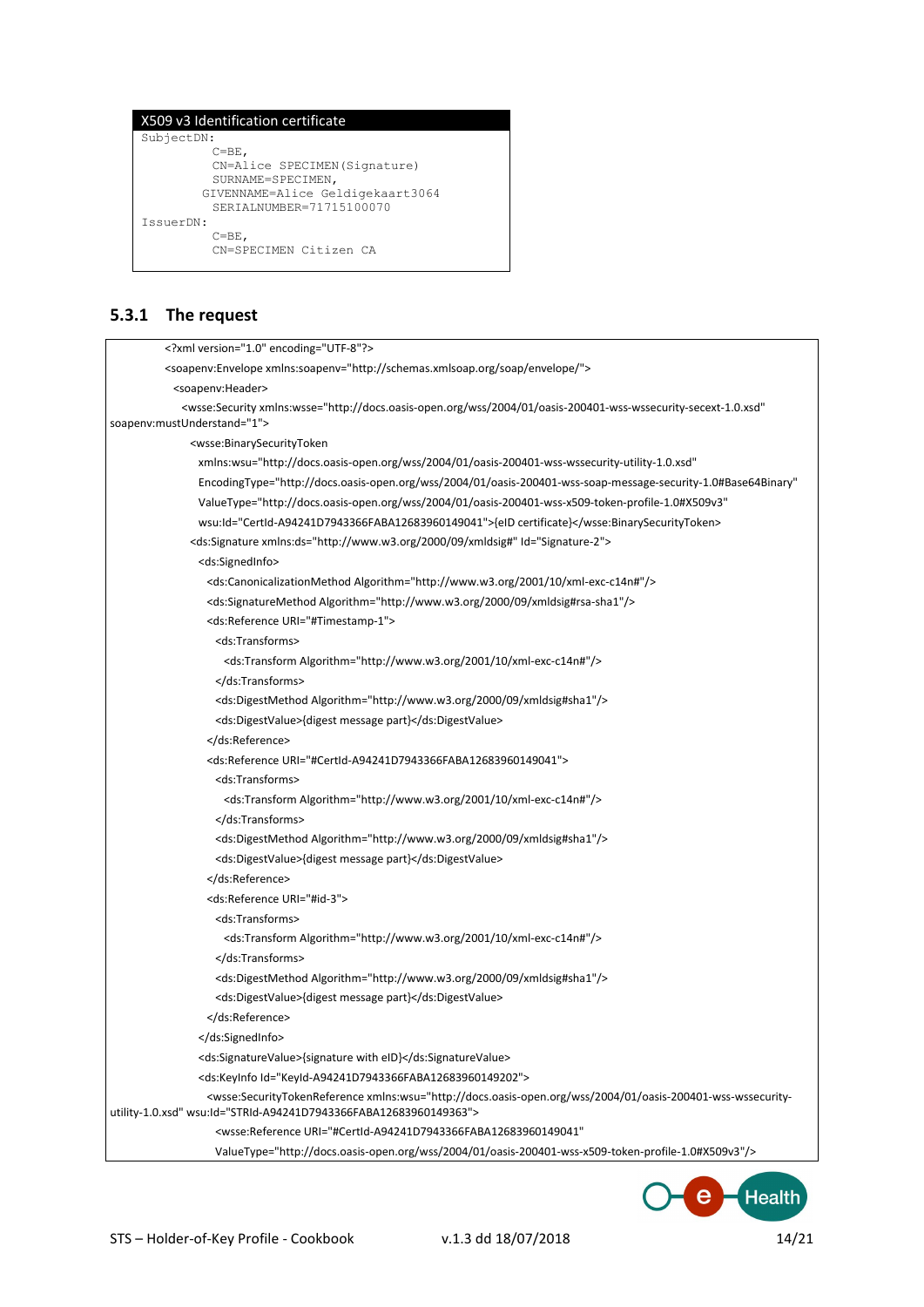| <wsu:timestamp <="" td="" xmlns:wsu="http://docs.oasis-open.org/wss/2004/01/oasis-200401-wss-wssecurity-utility-1.0.xsd"></wsu:timestamp>                                                                                                                                                                                                                                                                           |
|---------------------------------------------------------------------------------------------------------------------------------------------------------------------------------------------------------------------------------------------------------------------------------------------------------------------------------------------------------------------------------------------------------------------|
| wsu:Id="Timestamp-1">                                                                                                                                                                                                                                                                                                                                                                                               |
| <wsu:created>2010-03-12T12:13:34.858Z</wsu:created>                                                                                                                                                                                                                                                                                                                                                                 |
| <wsu:expires>2010-03-12T12:18:34.858Z</wsu:expires>                                                                                                                                                                                                                                                                                                                                                                 |
|                                                                                                                                                                                                                                                                                                                                                                                                                     |
|                                                                                                                                                                                                                                                                                                                                                                                                                     |
|                                                                                                                                                                                                                                                                                                                                                                                                                     |
| <soapenv:body <="" td="" wsu:id="id-&lt;/td&gt;&lt;/tr&gt;&lt;tr&gt;&lt;td&gt;3" xmlns:wsu="http://docs.oasis-open.org/wss/2004/01/oasis-200401-wss-wssecurity-utility-1.0.xsd"></soapenv:body>                                                                                                                                                                                                                     |
| <request <br="" xmlns="urn:oasis:names:tc:SAML:1.0:protocol" xmlns:saml="urn:oasis:names:tc:SAML:1.0:assertion">xmlns:samlp="urn:oasis:names:tc:SAML:1.0:protocol" xmlns:xsd="http://www.w3.org/2001/XMLSchema"<br/>xmlns:xsi="http://www.w3.org/2001/XMLSchema-instance" IssueInstant="2010-03-12T12:13:18.482Z" MajorVersion="1"<br/>MinorVersion="1" RequestID="_81d275d281c4e93a225a7e6d5901d46f"&gt;</request> |
| <ds:signature xmlns:ds="http://www.w3.org/2000/09/xmldsig#"></ds:signature>                                                                                                                                                                                                                                                                                                                                         |
| <ds:signedinfo></ds:signedinfo>                                                                                                                                                                                                                                                                                                                                                                                     |
| <ds:canonicalizationmethod algorithm="http://www.w3.org/2001/10/xml-exc-c14n#"></ds:canonicalizationmethod>                                                                                                                                                                                                                                                                                                         |
| <ds:signaturemethod algorithm="http://www.w3.org/2000/09/xmldsig#rsa-sha1"></ds:signaturemethod>                                                                                                                                                                                                                                                                                                                    |
| <ds:reference uri="#_81d275d281c4e93a225a7e6d5901d46f"></ds:reference>                                                                                                                                                                                                                                                                                                                                              |
| <ds:transforms></ds:transforms>                                                                                                                                                                                                                                                                                                                                                                                     |
| <ds:transform algorithm="http://www.w3.org/2000/09/xmldsig#enveloped-signature"></ds:transform>                                                                                                                                                                                                                                                                                                                     |
| <ds:transform algorithm="http://www.w3.org/2001/10/xml-exc-c14n#"></ds:transform>                                                                                                                                                                                                                                                                                                                                   |
| <ec:inclusivenamespaces <="" td="" xmlns:ec="http://www.w3.org/2001/10/xml-exc-c14n#"></ec:inclusivenamespaces>                                                                                                                                                                                                                                                                                                     |
| PrefixList="code ds kind rw saml samlp typens #default xsd xsi"/>                                                                                                                                                                                                                                                                                                                                                   |
|                                                                                                                                                                                                                                                                                                                                                                                                                     |
|                                                                                                                                                                                                                                                                                                                                                                                                                     |
| <ds:digestmethod algorithm="http://www.w3.org/2000/09/xmldsig#sha1"></ds:digestmethod>                                                                                                                                                                                                                                                                                                                              |
| <ds:digestvalue>{digest message part}</ds:digestvalue>                                                                                                                                                                                                                                                                                                                                                              |
|                                                                                                                                                                                                                                                                                                                                                                                                                     |
|                                                                                                                                                                                                                                                                                                                                                                                                                     |
| <ds:signaturevalue>{signature with proof Holder-Of-Key certificate}</ds:signaturevalue>                                                                                                                                                                                                                                                                                                                             |
| <ds:keyinfo></ds:keyinfo>                                                                                                                                                                                                                                                                                                                                                                                           |
| <ds:x509data></ds:x509data>                                                                                                                                                                                                                                                                                                                                                                                         |
| <ds:x509certificate>{certificate proof Holder-Of-Key}</ds:x509certificate>                                                                                                                                                                                                                                                                                                                                          |
|                                                                                                                                                                                                                                                                                                                                                                                                                     |
|                                                                                                                                                                                                                                                                                                                                                                                                                     |
|                                                                                                                                                                                                                                                                                                                                                                                                                     |
| <attributequery></attributequery>                                                                                                                                                                                                                                                                                                                                                                                   |
| <subject xmlns="urn:oasis:names:tc:SAML:1.0:assertion"></subject>                                                                                                                                                                                                                                                                                                                                                   |
| <nameidentifier format="urn:oasis:names:tc:SAML:1.1:nameid-format:X509SubjectName" namequalifier="C=BE,&lt;/td&gt;&lt;/tr&gt;&lt;tr&gt;&lt;td&gt;CN=SPECIMEN Citizen CA">C=BE, CN=Alice SPECIMEN(Signature), SURNAME=SPECIMEN, GIVENNAME=Alice Geldigekaart3064,<br/>SERIALNUMBER=71715100070</nameidentifier>                                                                                                      |
| <subjectconfirmation></subjectconfirmation>                                                                                                                                                                                                                                                                                                                                                                         |
| <confirmationmethod>urn:oasis:names:tc:SAML:1.0:cm:holder-of-key</confirmationmethod>                                                                                                                                                                                                                                                                                                                               |
| <subjectconfirmationdata></subjectconfirmationdata>                                                                                                                                                                                                                                                                                                                                                                 |
| <assertion <br="" assertionid="_1a8b2689c8a1edd1057a651074783a37" issueinstant="2010-03-12T12:13:18.029Z">Issuer="C=BE, CN=Alice SPECIMEN(Signature), SURNAME=SPECIMEN, GIVENNAME=Alice Geldigekaart3064,<br/>SERIALNUMBER=71715100070" MajorVersion="1" MinorVersion="1"&gt;</assertion>                                                                                                                           |
| <conditions notbefore="2010-03-12T12:13:18.029Z" notonorafter="2010-03-12T13:13:18.029Z"></conditions>                                                                                                                                                                                                                                                                                                              |
| <attributestatement></attributestatement>                                                                                                                                                                                                                                                                                                                                                                           |
| <subject></subject>                                                                                                                                                                                                                                                                                                                                                                                                 |

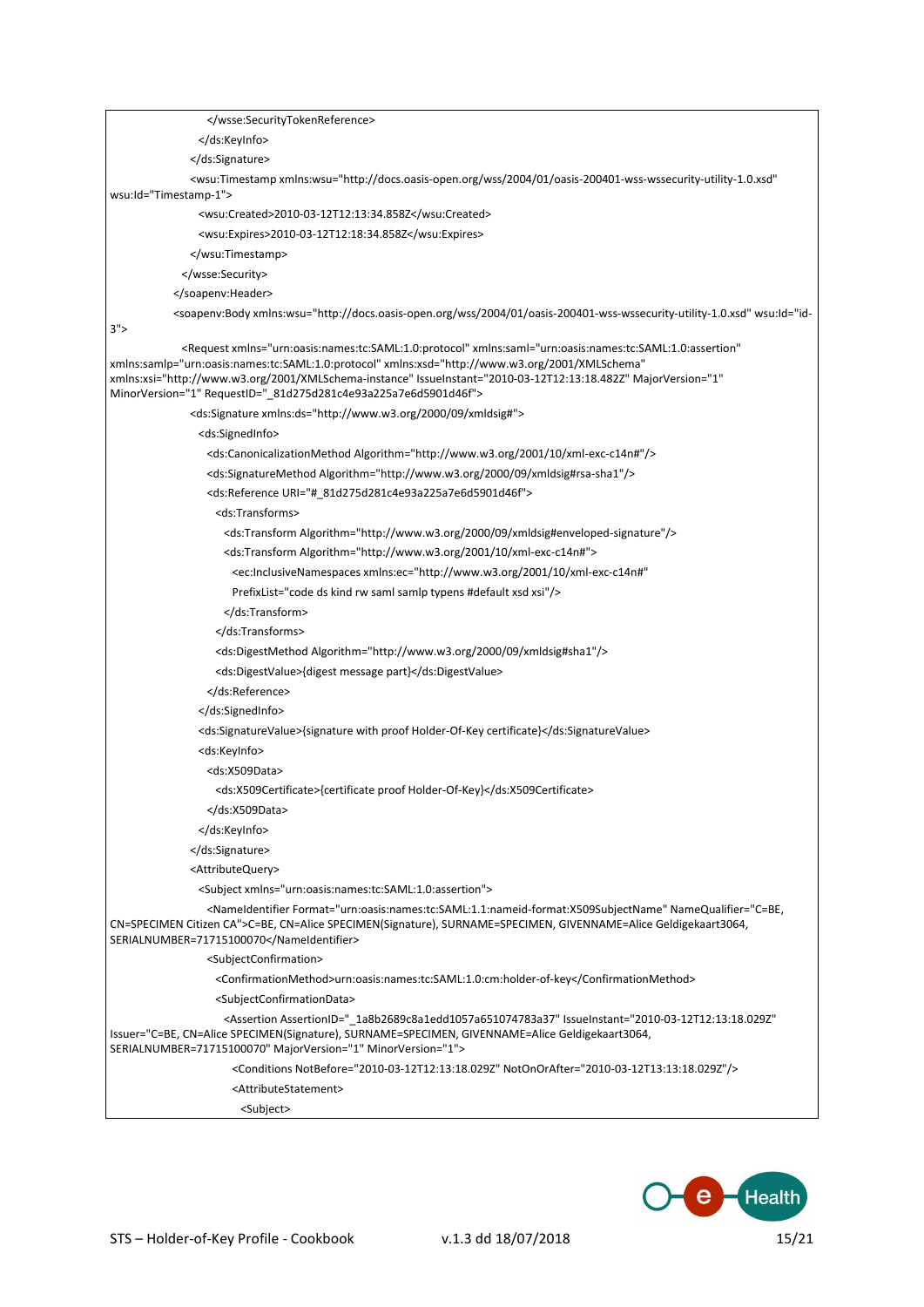| <br><attribute attributename="urn:be:fgov:person:ssin" attributenamespace="urn:be:fgov:identification-&lt;br&gt;&lt;AttributeValue&gt;71715100070&lt;/AttributeValue&gt;&lt;br&gt;&lt;/Attribute&gt;&lt;br&gt;&lt;Attribute AttributeName=" urn:be:fgov:ehealth:1.0:certificateholder:person:ssin"<br=""><attributevalue>71715100070</attributevalue><br/></attribute><br><br><br><br><ds:keyinfo xmlns:ds="http://www.w3.org/2000/09/xmldsig#"><br/><ds:x509data><br/><ds:x509certificate>{certificate proof Holder-Of-Key}</ds:x509certificate><br/></ds:x509data><br/></ds:keyinfo><br><br><br><attributedesignator <br="" xmlns="urn:oasis:names:tc:SAML:1.0:assertion">AttributeName="urn:be:fgov:person:ssin"<br/>AttributeNamespace="urn:be:fgov:identification-namespace"/&gt;<br/><attributedesignator <br="" xmlns="urn:oasis:names:tc:SAML:1.0:assertion">AttributeName="urn:be:fgov:person:ssin:midwife:boolean"<br/>AttributeNamespace="urn:be:fgov:certified-namespace:ehealth"/&gt;<br/><br/><br/></attributedesignator></attributedesignator> | <nameidentifier <br="" format="urn:oasis:names:tc:SAML:1.1:nameid-format:X509SubjectName">NameQualifier="C=BE, CN=SPECIMEN Citizen CA"&gt;C=BE, CN=Alice SPECIMEN(Signature), SURNAME=SPECIMEN, GIVENNAME=Alice<br/>Geldigekaart3064, SERIALNUMBER=71715100070</nameidentifier> |
|---------------------------------------------------------------------------------------------------------------------------------------------------------------------------------------------------------------------------------------------------------------------------------------------------------------------------------------------------------------------------------------------------------------------------------------------------------------------------------------------------------------------------------------------------------------------------------------------------------------------------------------------------------------------------------------------------------------------------------------------------------------------------------------------------------------------------------------------------------------------------------------------------------------------------------------------------------------------------------------------------------------------------------------------------------------|---------------------------------------------------------------------------------------------------------------------------------------------------------------------------------------------------------------------------------------------------------------------------------|
|                                                                                                                                                                                                                                                                                                                                                                                                                                                                                                                                                                                                                                                                                                                                                                                                                                                                                                                                                                                                                                                               |                                                                                                                                                                                                                                                                                 |
|                                                                                                                                                                                                                                                                                                                                                                                                                                                                                                                                                                                                                                                                                                                                                                                                                                                                                                                                                                                                                                                               |                                                                                                                                                                                                                                                                                 |
|                                                                                                                                                                                                                                                                                                                                                                                                                                                                                                                                                                                                                                                                                                                                                                                                                                                                                                                                                                                                                                                               | namespace">                                                                                                                                                                                                                                                                     |
|                                                                                                                                                                                                                                                                                                                                                                                                                                                                                                                                                                                                                                                                                                                                                                                                                                                                                                                                                                                                                                                               |                                                                                                                                                                                                                                                                                 |
|                                                                                                                                                                                                                                                                                                                                                                                                                                                                                                                                                                                                                                                                                                                                                                                                                                                                                                                                                                                                                                                               |                                                                                                                                                                                                                                                                                 |
|                                                                                                                                                                                                                                                                                                                                                                                                                                                                                                                                                                                                                                                                                                                                                                                                                                                                                                                                                                                                                                                               | AttributeNamespace="urn:be:fgov:identification-namespace">                                                                                                                                                                                                                      |
|                                                                                                                                                                                                                                                                                                                                                                                                                                                                                                                                                                                                                                                                                                                                                                                                                                                                                                                                                                                                                                                               |                                                                                                                                                                                                                                                                                 |
|                                                                                                                                                                                                                                                                                                                                                                                                                                                                                                                                                                                                                                                                                                                                                                                                                                                                                                                                                                                                                                                               |                                                                                                                                                                                                                                                                                 |
|                                                                                                                                                                                                                                                                                                                                                                                                                                                                                                                                                                                                                                                                                                                                                                                                                                                                                                                                                                                                                                                               |                                                                                                                                                                                                                                                                                 |
|                                                                                                                                                                                                                                                                                                                                                                                                                                                                                                                                                                                                                                                                                                                                                                                                                                                                                                                                                                                                                                                               |                                                                                                                                                                                                                                                                                 |
|                                                                                                                                                                                                                                                                                                                                                                                                                                                                                                                                                                                                                                                                                                                                                                                                                                                                                                                                                                                                                                                               |                                                                                                                                                                                                                                                                                 |
|                                                                                                                                                                                                                                                                                                                                                                                                                                                                                                                                                                                                                                                                                                                                                                                                                                                                                                                                                                                                                                                               |                                                                                                                                                                                                                                                                                 |
|                                                                                                                                                                                                                                                                                                                                                                                                                                                                                                                                                                                                                                                                                                                                                                                                                                                                                                                                                                                                                                                               |                                                                                                                                                                                                                                                                                 |
|                                                                                                                                                                                                                                                                                                                                                                                                                                                                                                                                                                                                                                                                                                                                                                                                                                                                                                                                                                                                                                                               |                                                                                                                                                                                                                                                                                 |
|                                                                                                                                                                                                                                                                                                                                                                                                                                                                                                                                                                                                                                                                                                                                                                                                                                                                                                                                                                                                                                                               |                                                                                                                                                                                                                                                                                 |
|                                                                                                                                                                                                                                                                                                                                                                                                                                                                                                                                                                                                                                                                                                                                                                                                                                                                                                                                                                                                                                                               |                                                                                                                                                                                                                                                                                 |
|                                                                                                                                                                                                                                                                                                                                                                                                                                                                                                                                                                                                                                                                                                                                                                                                                                                                                                                                                                                                                                                               |                                                                                                                                                                                                                                                                                 |
|                                                                                                                                                                                                                                                                                                                                                                                                                                                                                                                                                                                                                                                                                                                                                                                                                                                                                                                                                                                                                                                               |                                                                                                                                                                                                                                                                                 |
|                                                                                                                                                                                                                                                                                                                                                                                                                                                                                                                                                                                                                                                                                                                                                                                                                                                                                                                                                                                                                                                               |                                                                                                                                                                                                                                                                                 |
|                                                                                                                                                                                                                                                                                                                                                                                                                                                                                                                                                                                                                                                                                                                                                                                                                                                                                                                                                                                                                                                               |                                                                                                                                                                                                                                                                                 |
|                                                                                                                                                                                                                                                                                                                                                                                                                                                                                                                                                                                                                                                                                                                                                                                                                                                                                                                                                                                                                                                               |                                                                                                                                                                                                                                                                                 |
|                                                                                                                                                                                                                                                                                                                                                                                                                                                                                                                                                                                                                                                                                                                                                                                                                                                                                                                                                                                                                                                               |                                                                                                                                                                                                                                                                                 |
|                                                                                                                                                                                                                                                                                                                                                                                                                                                                                                                                                                                                                                                                                                                                                                                                                                                                                                                                                                                                                                                               |                                                                                                                                                                                                                                                                                 |
|                                                                                                                                                                                                                                                                                                                                                                                                                                                                                                                                                                                                                                                                                                                                                                                                                                                                                                                                                                                                                                                               |                                                                                                                                                                                                                                                                                 |
|                                                                                                                                                                                                                                                                                                                                                                                                                                                                                                                                                                                                                                                                                                                                                                                                                                                                                                                                                                                                                                                               |                                                                                                                                                                                                                                                                                 |
|                                                                                                                                                                                                                                                                                                                                                                                                                                                                                                                                                                                                                                                                                                                                                                                                                                                                                                                                                                                                                                                               |                                                                                                                                                                                                                                                                                 |
|                                                                                                                                                                                                                                                                                                                                                                                                                                                                                                                                                                                                                                                                                                                                                                                                                                                                                                                                                                                                                                                               |                                                                                                                                                                                                                                                                                 |
|                                                                                                                                                                                                                                                                                                                                                                                                                                                                                                                                                                                                                                                                                                                                                                                                                                                                                                                                                                                                                                                               |                                                                                                                                                                                                                                                                                 |

#### **5.3.2 The response**

<?xml version="1.0" encoding="UTF-8"?>

<S:Envelope xmlns:S="http://schemas.xmlsoap.org/soap/envelope/">

<S:Body>

 <Response xmlns="urn:oasis:names:tc:SAML:1.0:protocol" xmlns:saml="urn:oasis:names:tc:SAML:1.0:assertion" xmlns:samlp="urn:oasis:names:tc:SAML:1.0:protocol" InResponseTo="\_313d48d693f8ae8691dd2f6643ed654a" IssueInstant="2010-03- 12T12:19:04.785Z" MajorVersion="1" MinorVersion="1" Recipient="urn:be:fgov:ehealth:ssoclient" ResponseID="ab2ae0347a94ba9e8211b5aa09928c82">

<Status>

<StatusCode Value="samlp:Success"/>

</Status>

 <Assertion xmlns="urn:oasis:names:tc:SAML:1.0:assertion" xmlns:saml="urn:oasis:names:tc:SAML:1.0:assertion" xmlns:samlp="urn:oasis:names:tc:SAML:1.0:protocol" xmlns:xsd="http://www.w3.org/2001/XMLSchema" xmlns:xsi="http://www.w3.org/2001/XMLSchema-instance" AssertionID="f887b8101ff23afd3508b9a43cf73cc7" IssueInstant="2010-03- 09T10:55:27.366Z" Issuer="urn:be:fgov:ehealth:sts:1\_0" MajorVersion="1" MinorVersion="1">

<Conditions NotBefore="2010-03-09T10:55:27.366Z" NotOnOrAfter="2010-03-09T11:55:27.366Z"/>

<AuthenticationStatement AuthenticationInstant="2010-03-09T10:55:27.366Z"

AuthenticationMethod="urn:oasis:names:tc:SAML:1.0:am:X509-PKI">

<Subject>

 <NameIdentifier Format="urn:oasis:names:tc:SAML:1.1:nameid-format:X509SubjectName" NameQualifier="C=BE, CN=SPECIMEN Citizen CA">C=BE, CN=Alice SPECIMEN(Signature), SURNAME=SPECIMEN, GIVENNAME=Alice Geldigekaart3064, SERIALNUMBER=71715100070</NameIdentifier>

<SubjectConfirmation>

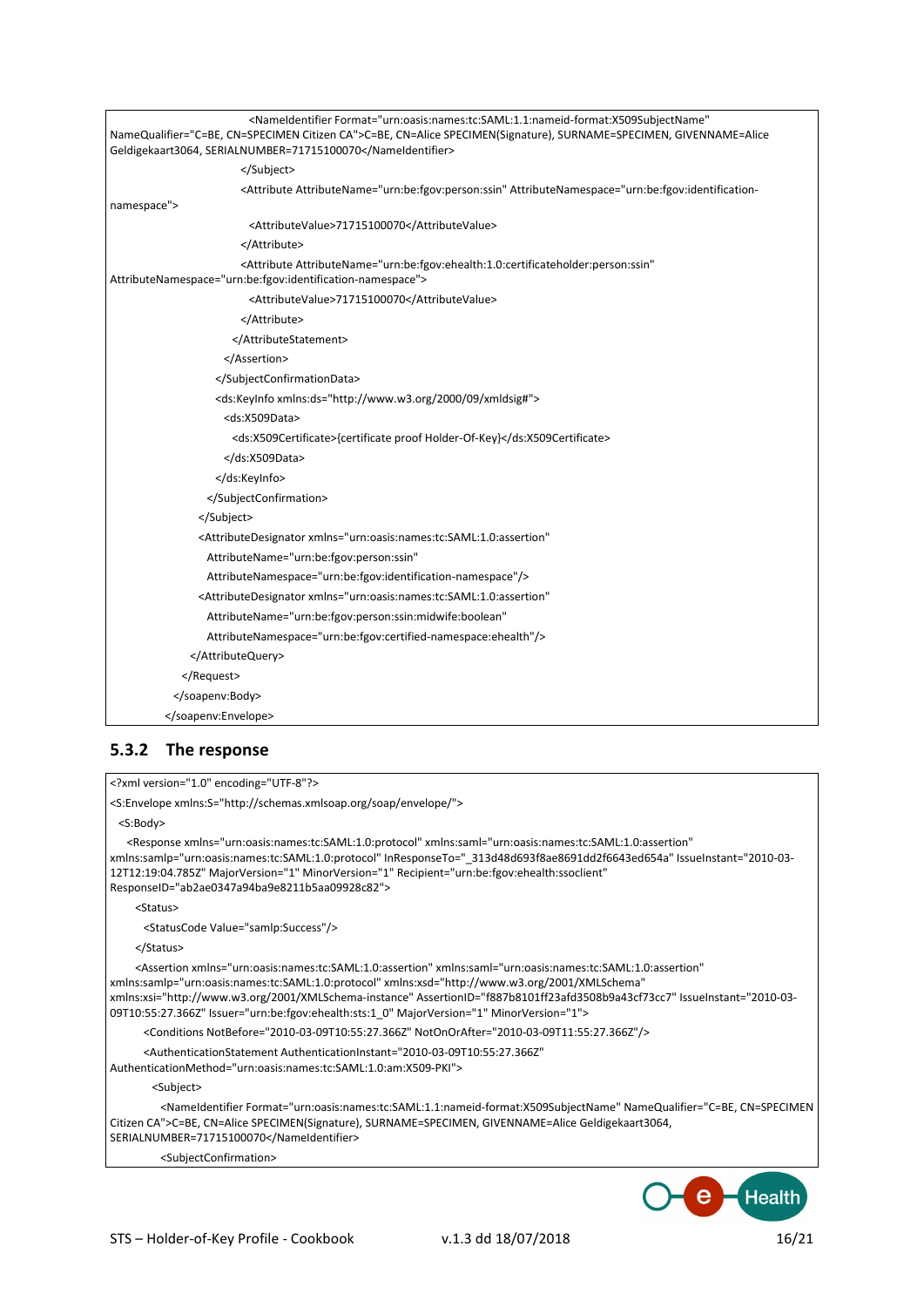<ConfirmationMethod>urn:oasis:names:tc:SAML:1.0:cm:holder-of-key</ConfirmationMethod> <ds:KeyInfo xmlns:ds="http://www.w3.org/2000/09/xmldsig#"> <ds:X509Data> <ds:X509Certificate>{certificate proof Holder-Of-Key}</ds:X509Certificate> </ds:X509Data> </ds:KeyInfo> </SubjectConfirmation> </Subject> </AuthenticationStatement> <AttributeStatement> <Subject> <NameIdentifier Format="urn:oasis:names:tc:SAML:1.1:nameid-format:X509SubjectName" NameQualifier="C=BE, CN=SPECIMEN Citizen CA">C=BE, CN=Alice SPECIMEN(Signature), SURNAME=SPECIMEN, GIVENNAME=Alice Geldigekaart3064, SERIALNUMBER=71715100070</NameIdentifier> </Subject> <Attribute AttributeName="urn:be:fgov:person:ssin" AttributeNamespace="urn:be:fgov:identification-namespace"> <AttributeValue>71715100070</AttributeValue> </Attribute> <Attribute AttributeName="urn:be:fgov:person:ssin:midwife:boolean" AttributeNamespace="urn:be:fgov:certifiednamespace:ehealth"> <AttributeValue>true</AttributeValue> </Attribute> </AttributeStatement> <dsig:Signature xmlns:dsig="http://www.w3.org/2000/09/xmldsig#"> <dsig:SignedInfo> <dsig:CanonicalizationMethod Algorithm="http://www.w3.org/2001/10/xml-exc-c14n#"> <exc14n:InclusiveNamespaces xmlns:exc14n="http://www.w3.org/2001/10/xml-exc-c14n#"/> </dsig:CanonicalizationMethod> <dsig:SignatureMethod Algorithm="http://www.w3.org/2000/09/xmldsig#rsa-sha1"/> <dsig:Reference URI="#f887b8101ff23afd3508b9a43cf73cc7"> <dsig:Transforms> <dsig:Transform Algorithm="http://www.w3.org/2000/09/xmldsig#enveloped-signature"/> <dsig:Transform Algorithm="http://www.w3.org/2001/10/xml-exc-c14n#"> <exc14n:InclusiveNamespaces xmlns:exc14n="http://www.w3.org/2001/10/xml-exc-c14n#"/> </dsig:Transform> </dsig:Transforms> <dsig:DigestMethod Algorithm="http://www.w3.org/2000/09/xmldsig#sha1"/> <dsig:DigestValue>{digest assertion}</dsig:DigestValue> </dsig:Reference> </dsig:SignedInfo> <dsig:SignatureValue>{signature ehealth}</dsig:SignatureValue> <dsig:KeyInfo> <dsig:X509Data> <dsig:X509Certificate>{certificate ehealth}</dsig:X509Certificate> </dsig:X509Data> </dsig:KeyInfo> </dsig:Signature> </Assertion> </Response> </S:Body>



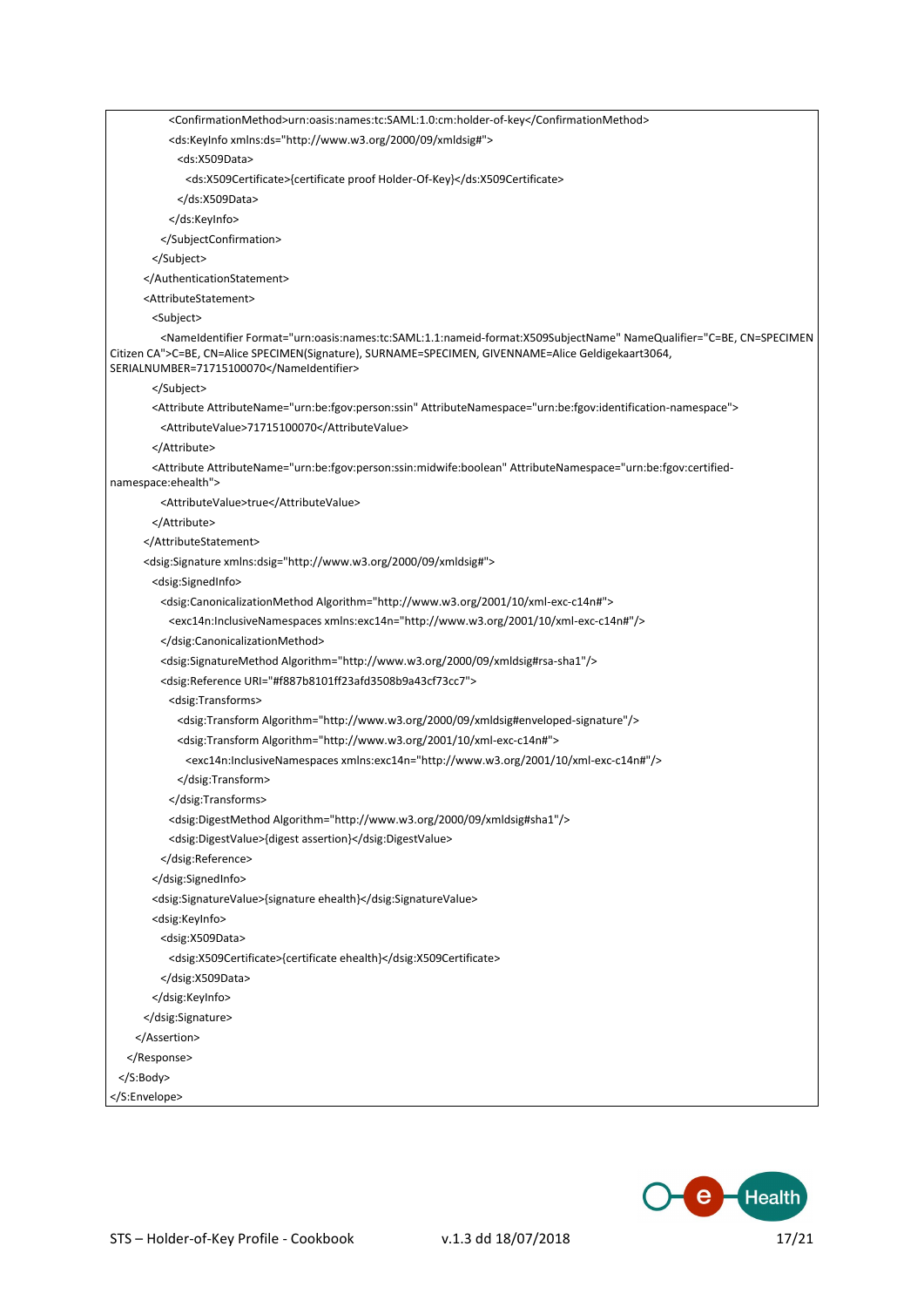# **6. Risks and security**

### **6.1 Risks & safety**

#### **6.2 Security**

#### **6.2.1 Business security**

In case the development adds an additional use case based on an existing integration, the partner should inform the eHealth platform at least one month in advance with a detailed estimate of the expected load in order to be able to ensure an effective capacity management.

In case of technical issues on the WS, the partner may obtain support from the contact center (see Chap 3)

**In case the eHealth platform finds a bug or vulnerability in its software, we advise the partner to update his application within 10 business days with the newest version of the software.**

**In case the partner finds a bug or vulnerability in the software or the WS the eHealth platform delivered, he is obliged to contact and inform us immediately. In any case, it is prohibited to publish this bug or vulnerability.**

#### **6.2.2 Web service**

WS security used in this manner is in accordance with the common standards. Your call will provide:

- SSL one way
- Time-to-live of the message: one minute.
- Signature of the timestamp, body and binary security token. This will allow the eHealth platform to verify the integrity of the message and the identity of the message author.
- No encryption on the message.

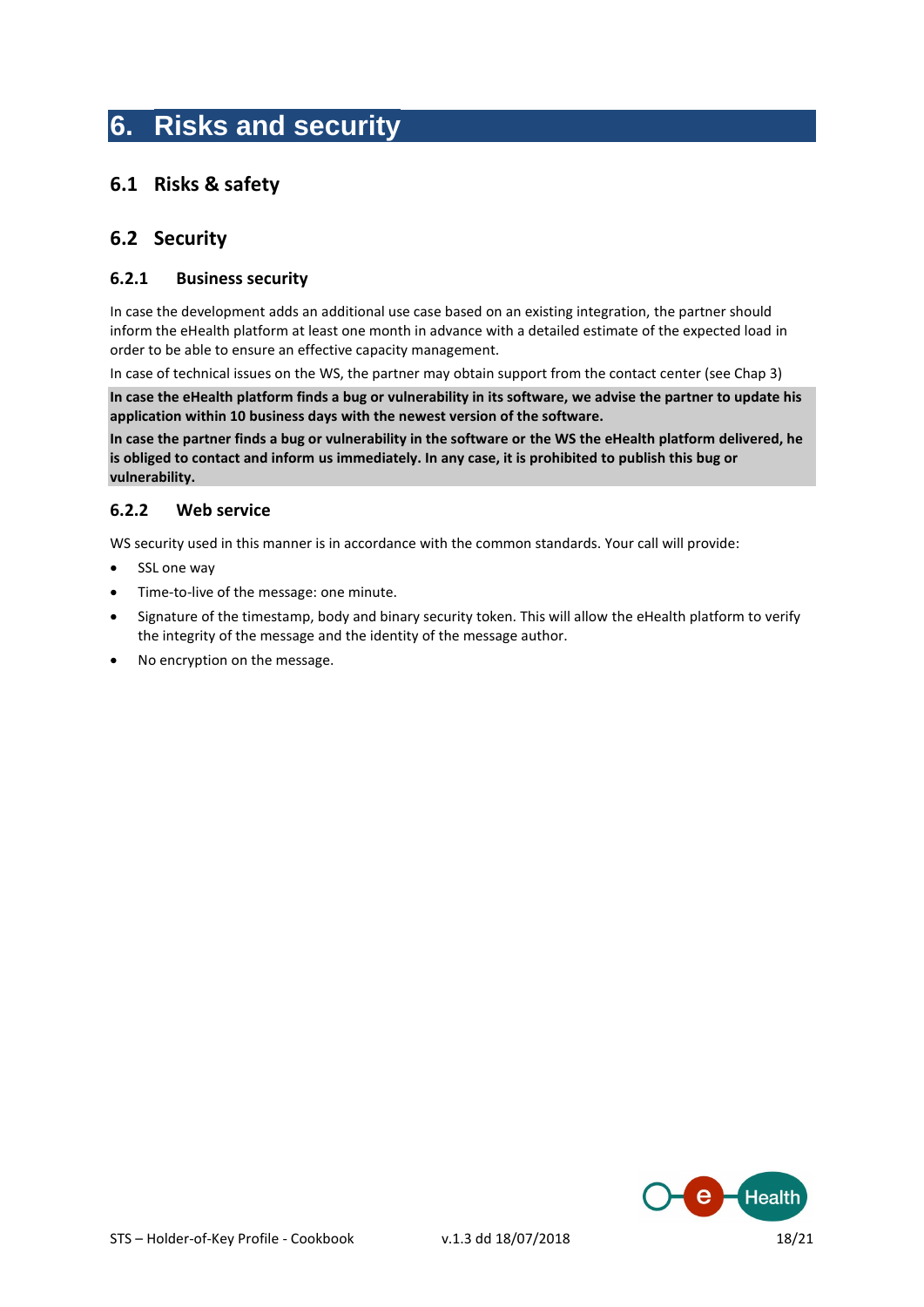## **7. Test and release**

### **7.1 Initiation of the procedure**

If you intend to use a service from the eHealth platform, please contact *[info@ehealth.fgov.be](mailto:info@ehealth.fgov.be)* and provide them with detailed information on your project. The project department will inform you about the next steps.

### **7.2 Development and test procedure**

You have to develop a client in order to connect to our WS. You will find most of the info on how to integrate published in the technical library on the portal of the eHealth platform.

Upon request, the eHealth platform provides you in some cases, with a mock-up service or test cases so you can test your client before releasing him in the acceptance environment.

### **7.3 Release procedure**

When development tests are successful, you can request to access the acceptance environment of the eHealth platform. From this moment, you start the integration and acceptance tests. The eHealth platform suggests testing during minimum one month.

After successful acceptance tests, the partner mails the test and performance results with a sample of the "eHealth request" and the "eHealth answer" to his point of contact at the eHealth platform.

Then the eHealth platform and the partner agree on a release date. The eHealth platform prepares the connection to the production environment and provides the partner with the necessary information. During the release day, the partner provides the eHealth platform with feedback on the test and performance tests.

For further information and instructions, please contact: *[integration-support@ehealth.fgov.be](mailto:integration-support@ehealth.fgov.be)*.

## **7.4 Operational follow-up**

Once in production, the partner using the eHealth platform service for one of his applications will always test first in the acceptance environment before releasing any adaptations of his application in production. In addition, he will inform the eHealth platform on the progress and test period.

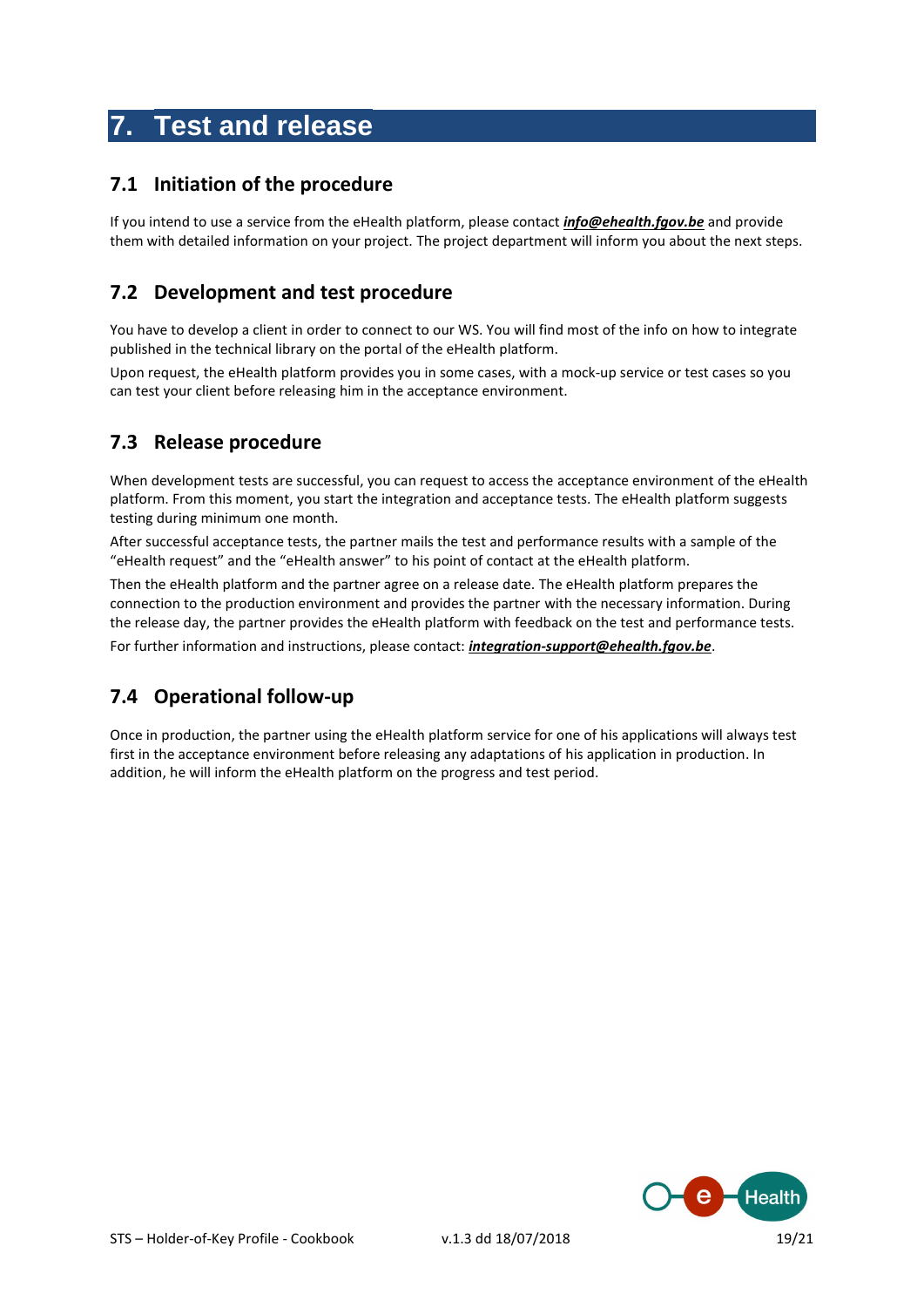# **8. Error and failure messages**

This list of error codes originating from the eHealth platform can be found below. This list is not exhaustive.

In the case of a technical error, a SOAP fault exception is returned (see table below).

|  | Table 1: Description of the possible SOAP fault exceptions. |
|--|-------------------------------------------------------------|
|--|-------------------------------------------------------------|

| <b>Error code</b> | Component                | <b>Description</b>                                        | Solution/Explanation                                                                                                                |
|-------------------|--------------------------|-----------------------------------------------------------|-------------------------------------------------------------------------------------------------------------------------------------|
| SOA-00001         | <b>Not</b><br>determined | Service error                                             | This is the default error sent to the consumer in<br>case no more details are known.                                                |
| SOA-01001         | Consumer                 | Service call not<br>authenticated                         | From the security information provided,<br>or the consumer could not be identified<br>• or the credentials provided are not correct |
| SOA-01002         | Consumer                 | Service call not<br>authorized                            | • The consumer is identified and authenticated,<br>but is not allowed to call the given service.                                    |
| SOA-02001         | Provider                 | Service not available.<br>Please contact service<br>desk  | • An unexpected error has occurred<br>• Retries will not work<br>• Service desk may help with root cause analysis                   |
| SOA-02002         | Provider                 | Service temporarily<br>not available. Please<br>try later | • An unexpected error has occurred<br>• Retries should work<br>• If the problem persists service desk may help                      |
| SOA-03001         | Consumer                 | Malformed message                                         | This is default error for content related errors in<br>case no more details are known.                                              |
| SOA-03002         | Consumer                 | Message must be<br>SOAP                                   | Message does not respect the SOAP standard                                                                                          |
| SOA-03003         | Consumer                 | Message must contain<br>SOAP body                         | Message respects the SOAP standard, but body is<br>missing                                                                          |
| SOA-03004         | Consumer                 | WS-I compliance<br>failure                                | Message does not respect the WS-I standard                                                                                          |
| SOA-03005         | Consumer                 | <b>WSDL</b> compliance<br>failure                         | Message is not compliant with WSDL in<br>Registry/Repository                                                                        |
| SOA-03006         | Consumer                 | XSD compliance failure                                    | Message is not compliant with XSD in<br>Registry/Repository                                                                         |
| SOA-03007         | Consumer                 | Message content<br>validation failure                     | From the message content (conform XSD):<br>Extended checks on the element format failed<br>• Cross-checks between fields failed     |